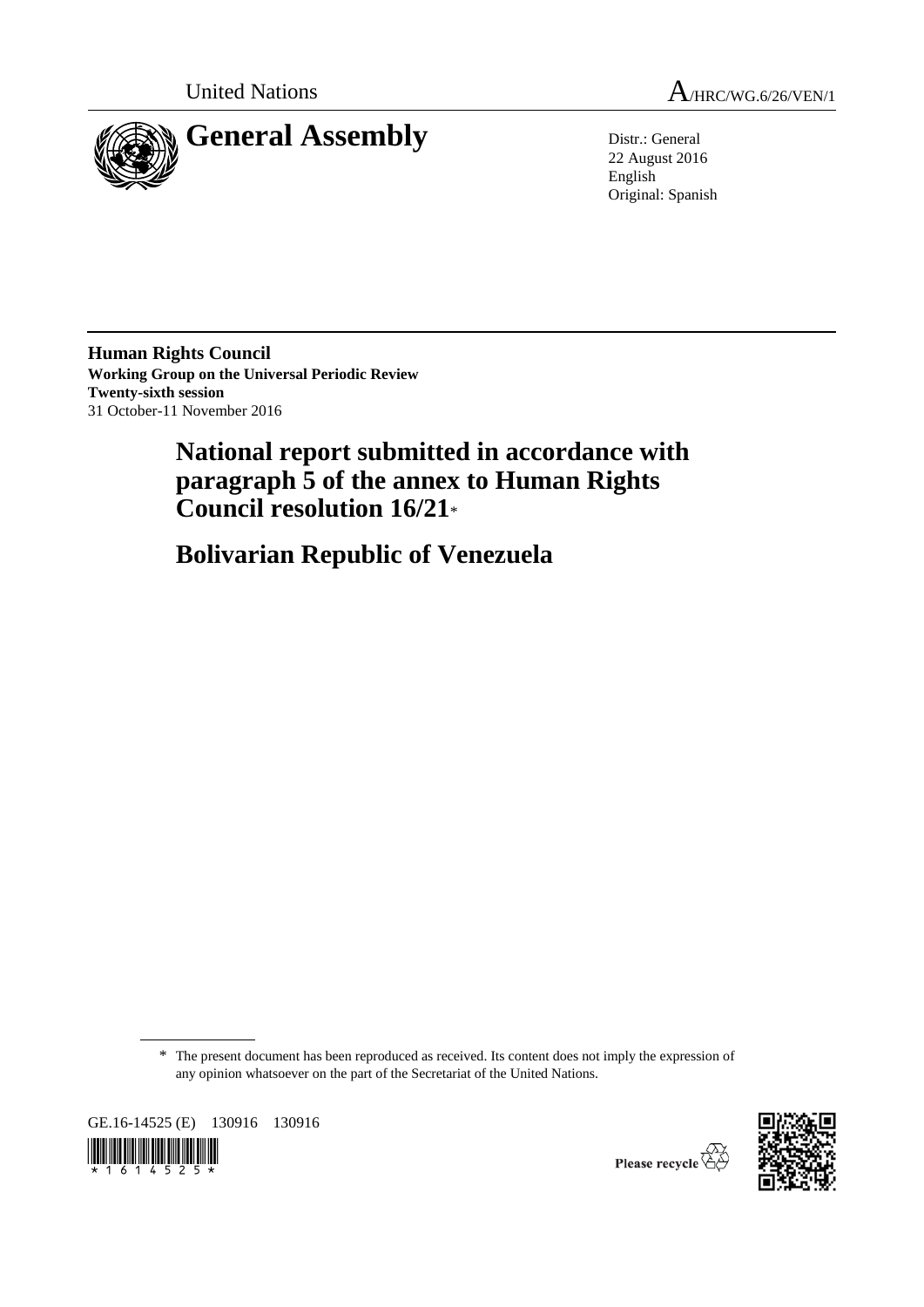# A/HRC/WG.6/26/VEN/1

# Contents

| I.    |                                                                                        |
|-------|----------------------------------------------------------------------------------------|
| П.    |                                                                                        |
| III.  |                                                                                        |
| IV.   |                                                                                        |
| V.    |                                                                                        |
| VI.   | Achievements and best practices in respect of human rights guarantees, implementation, |
|       |                                                                                        |
| VII.  |                                                                                        |
|       |                                                                                        |
|       |                                                                                        |
|       |                                                                                        |
|       |                                                                                        |
|       |                                                                                        |
|       |                                                                                        |
|       |                                                                                        |
|       |                                                                                        |
|       |                                                                                        |
| VIII. |                                                                                        |
|       |                                                                                        |
|       |                                                                                        |
|       |                                                                                        |
|       |                                                                                        |
|       |                                                                                        |
|       |                                                                                        |
| IX.   |                                                                                        |
| X.    |                                                                                        |
|       |                                                                                        |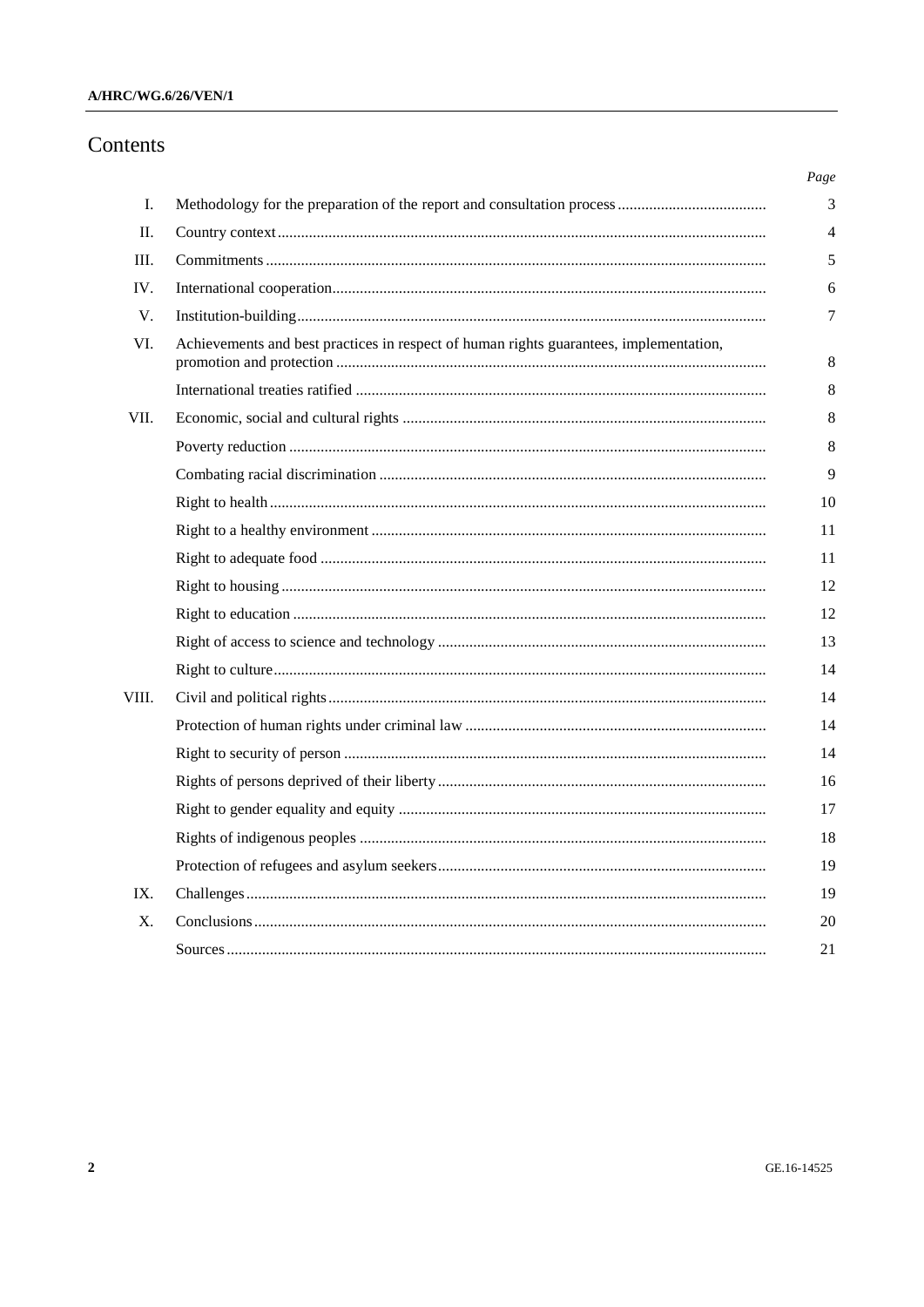# **I. Methodology for the preparation of the report and consultation process**

1. The present report follows the general guidelines adopted by the Human Rights Council pursuant to resolution  $16/21$  and decision 17/119, and describes the continuous efforts of all Venezuelan State institutions responsible for the promotion and realization of all human rights, including the right to development, and ensuring that they are respected and guaranteed. It discusses the recommendations accepted by the Venezuelan State during the first periodic review cycle, and the 10 voluntary commitments made by the Venezuelan State.

2. As regards recommendations 94.19 and 94.20, in implementing the accepted recommendations from the universal periodic review, continuous support was provided by the United Nations agencies and programmes in Venezuela, namely the Office of the United Nations High Commissioner for Refugees (UNHCR), the United Nations Development Programme (UNDP), the United Nations Children's Fund (UNICEF), the Food and Agriculture Organization of the United Nations (FAO), the United Nations Population Fund (UNFPA), the Pan American Health Organization (PAHO/WHO) and the International Organization for Migration (IOM). This was also a valuable opportunity for the exercise of the human right to political participation, and input and feedback was received from representatives of hundreds of organizations and social movements, and from civil society.

3. In response to recommendations 93.18, 93.19 and 94.36, workshops were organized for social organizations and people's movements, with 387 representatives from 241 associations attending between 2012 and 2016. Over the same period, as part of the reporting methodology, there were 20 inter-agency conferences on coordination with the public administration, involving 33 State institutions.

4. With regards to recommendation 94.34, in order to sensitize and train public officials working with human rights, a workshop entitled "Social investment and State investment in children and adolescents" was run, in accordance with the recommendations of the Committee on the Rights of the Child and with the cooperation of UNICEF; it was attended by 56 public officials.

5. Between August 2015 and April 2016, as a result of awareness-raising activities, civil society sent more than 400 contributions to the Office of the United Nations High Commissioner for Human Rights (OHCHR) as input to the present report; these were an important source of information. The breadth and transparency of this exercise are demonstrated by the fact that the epuvenezuela.gob.ve web page has had around 2 million visits since it was launched in September 2011 and up to the time of submission of this report. The Venezuelan State is therefore proud to present this account of its major human rights advances and challenges to the Working Group.

6. The data used in preparing this report come from national censuses, official documents from specialized governmental bodies and information provided by State institutions, human rights having been structurally incorporated as a cross-cutting theme in all public policy. Given the word limit, gender-sensitive language has not been used in this document.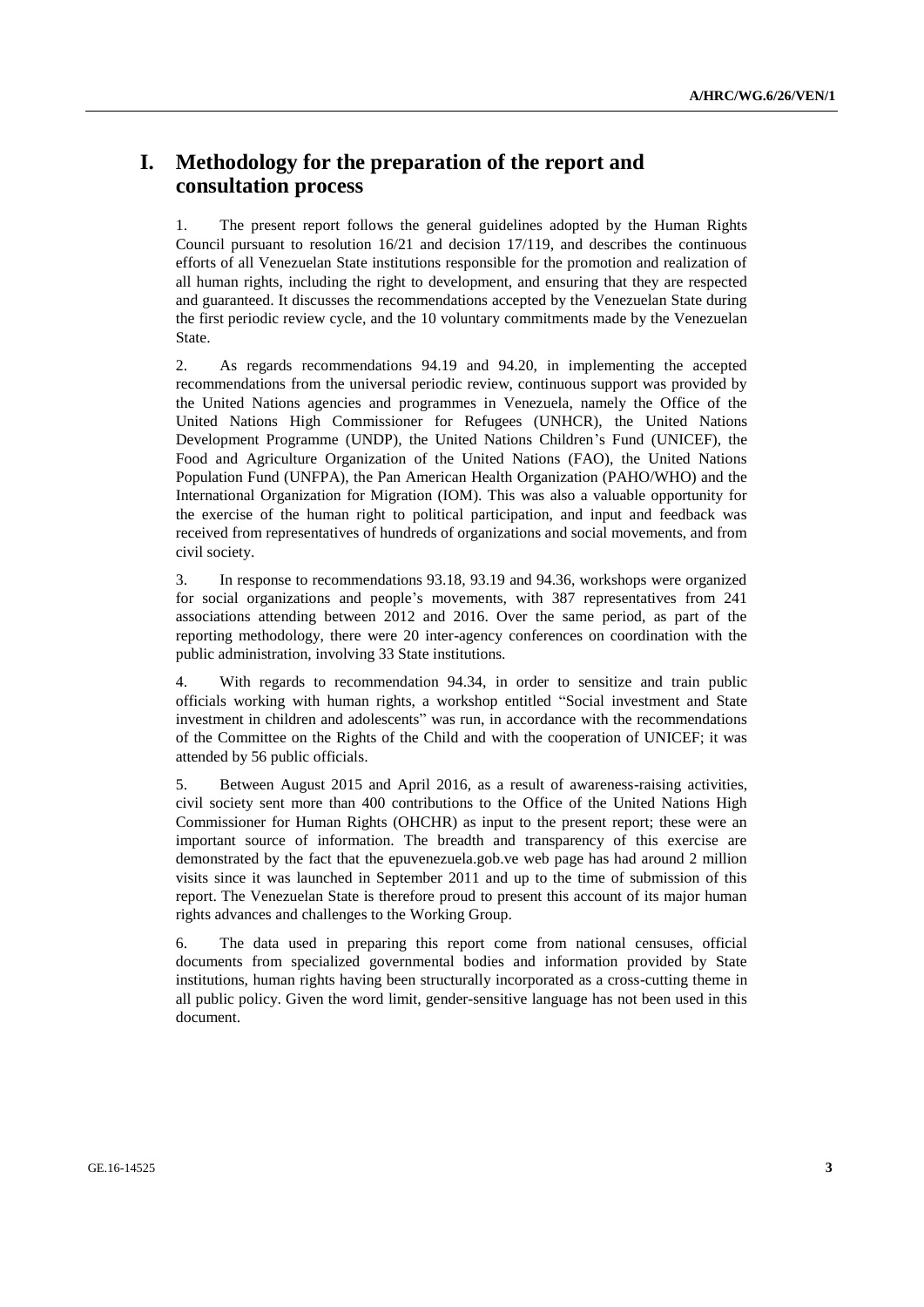# **II. Country context**

7. Over the past 16 years Venezuela has undergone a profound transformation that has given rise to numerous advances in the various areas of society; the aim has been to consolidate and steadily improve the quality of life for the whole population, based on a fresh constitutional mandate for a democratic order whose whole meaning and purpose is human rights.

8. To achieve this model of constitutional democracy, at the end of the last century a peaceful political revolution took place that combined the concepts of representative and participatory democracy in a system where the sharing of responsibility among all components of the State and the great importance attached to grass-roots participation encouraged the emergence of a model of development based on social inclusion, one in which the human and ecological dimensions are very prominent and which can provide arenas for legitimate and just social or legal battles against hegemonic and imperialistic powers, power groups and corporate media power.

9. In practical application of the provisions of the Constitution, a social revolution has been taking place, guided by the principles of international law regarding selfdetermination, sovereignty and independence, and directed mainly towards guaranteeing universal social inclusion. However, the intolerance and extremism of national and international oligarchies and powers opposed to this model of human development have made themselves felt in various unconstitutional actions, in the form of acts of violence, coup attempts and boycotts. This was what happened in 2002 in the coup d'état carried out by opposition leaders against the Government of President Hugo Chávez, an attempt that was foiled thanks to the determination and solidarity of the Venezuelan people and its Armed Forces, which together restored democracy and the President.

10. After the failed coup d'état, in 2003 came the economic sabotage of the oil industry, which lost the country more than \$15 billion. These manifold attempts to destabilize the country have continued until the present day. The State's response to this harassment, however, has been to boost social inclusion even more and to try to establish solid safeguards for human rights in working-class sectors and among the most vulnerable groups. Then in 2007 an amnesty was declared and a pardon granted to the groups involved in the coup, in the hope that this would ease social tensions. However, this did not spare the country further antidemocratic and destabilizing actions, which have continued to the present day.

11. New ideas for progress towards the economic revolution have been constantly proposed against the background of the severe international economic crisis and unstable commodity prices. The drastic drop in oil prices, in combination with an unrelenting strategy of sabotage from inside and outside the country, have made even greater progress in the realization of all human rights impossible.

12. In mid-2012, as part of his election platform, President Chávez presented to the Venezuelan people the Second Socialist Plan for the Economic and Social Development of the Nation (2013-2019 National Plan), which received majority support, resulting in a victory in that year's elections. After the death of President Chávez in March 2013, fresh presidential elections were held on 14 April 2013 and won by Nicolás Maduro; he put forward the National Plan once again and it was approved by the National Assembly and passed into law.<sup>1</sup> However, certain less tolerant opposition groups — pardoned under the 2007 amnesty and now united in the Mesa de la Unidad Democrática (MUD) party — in collusion with the national and international media corporations and foreign Powers, decided to ignore the results of these unexpected elections, again creating situations of violence and tension.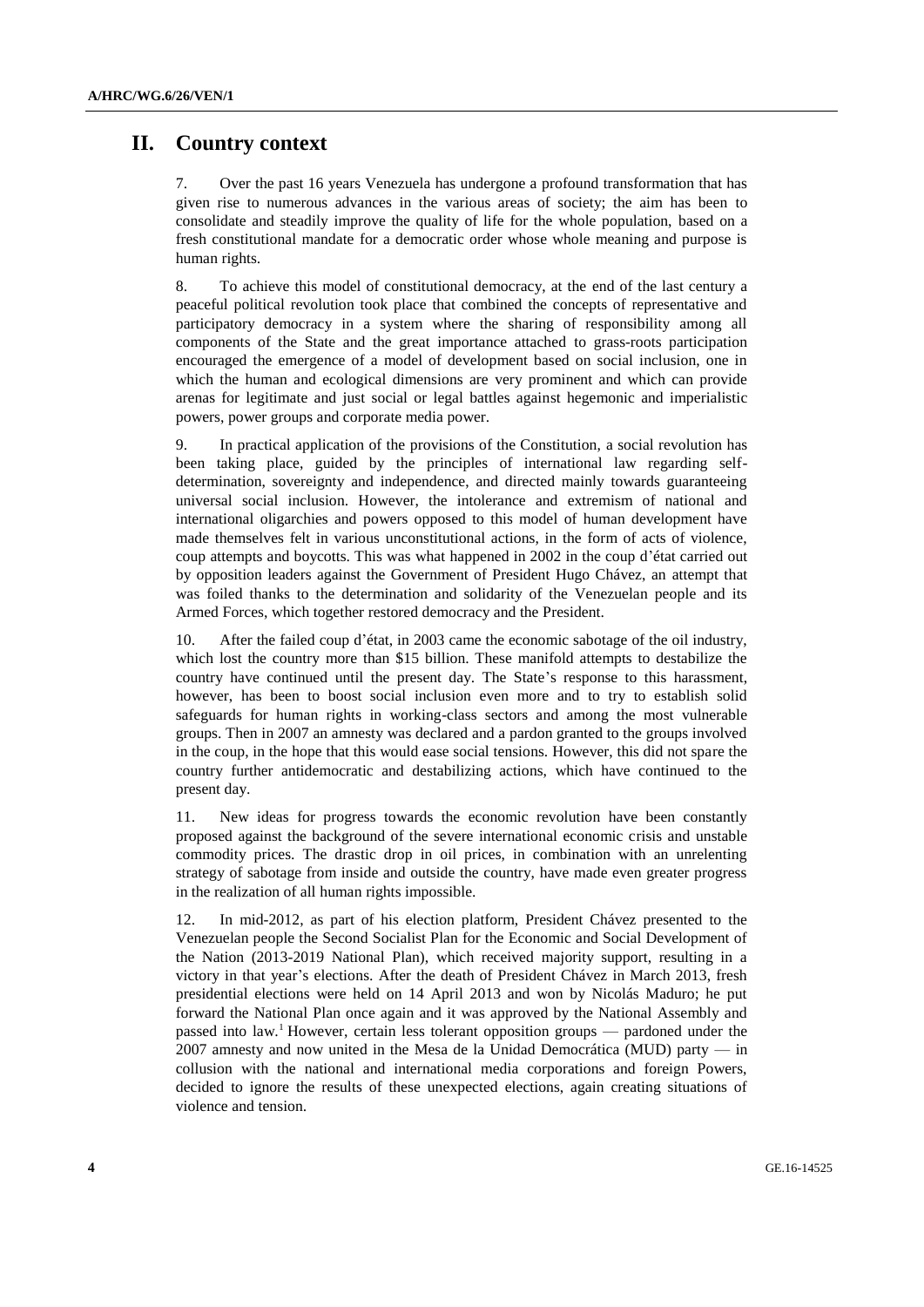13. In 2013, certain sectors of the opposition, intent on destabilization, launched a socioeconomic boycott based on the planning of systematic shortages by the national and international private sector, which impacted on the distribution and availability of medicines and food, and also involved speculation and stockpiling, the deliberate halting or cutting of production of vital consumer goods, smuggling to neighbouring countries on a gigantic scale, extremely high prices and extensive speculation in the national currency.

14. In January 2014 extremist opposition groups again resorted to violence to overthrow President Maduro, resulting in 54 deaths and hundreds of injuries to children, young people, older people, officials of the Public Prosecution Service and police officers. They also attacked and destroyed schools, universities, health centres and public transport systems, among other things, causing more than \$10 billion of damage.

15. The factions that are opposed to the Venezuelan model and Government have coordinated sabotage, smear campaigns and blockades in the political, economic, trade and financial sectors at the national and international levels. In 2015 the President of the United States of America issued an Executive Order declaring Venezuela an "unusual and extraordinary threat to the national security and foreign policy" of a country that boasts of being an economic, commercial, financial and military Power. The Executive Order was ratified in 2016.

16. In recent years, between 2012 and 2016, the natural phenomenon of El Niño has caused a serious drought that has affected the national hydroelectric system; 70 per cent of the country's electricity is generated by water power.

17. In 2016 economic adversity prompted the launch of policies to safeguard social and economic rights, first under a decree declaring a state of economic emergency and later under another declaring a state of exception and economic emergency.<sup>2,3</sup> These laws were brought in to underpin the continuity of social policy by means of investment in productive agricultural and industrial infrastructure, ensuring the supply of medicines, food and other vital products, and special measures to curb tax evasion.

18. In 2016 the many and varied efforts at destabilization, which had been intensifying since 2013, were boosted by the new opposition majority in parliament formed by MUD, which is seeking ways of achieving its original goal of ousting the Government, thereby exacerbating the difficulties and reversing social advances. Stockpiling and speculation in foodstuffs and other basic commodities are on the rise, the strategy being to destabilize by creating social unrest and manipulating the media, incidentally taking advantage of the fall in oil prices, the chief source of foreign currency in Venezuela.

19. Under the circumstances, the State of Venezuela reaffirms its determination to achieve the goals outlined in the constitutional order and implemented as State policy in the National Plan, and in the international human rights treaties, and declares itself committed to maintaining the levels of comprehensive social investment — the most significant ever in the country's recent history — as a mechanism for the universal protection of all the country's inhabitants, with a view to attaining supreme social happiness, the ultimate goal of Bolivarian Socialism.

# **III. Commitments**

20. Since its first universal periodic review in 2011, the State has worked hard on the implementation of the recommendations accepted and its 10 voluntary commitments.

21. Thanks to great efforts by all State bodies, Venezuela is now up-to-date with the drafting and submission of periodic reports to the treaty bodies. In 2013 it submitted its combined nineteenth to twenty-first reports on the International Convention on the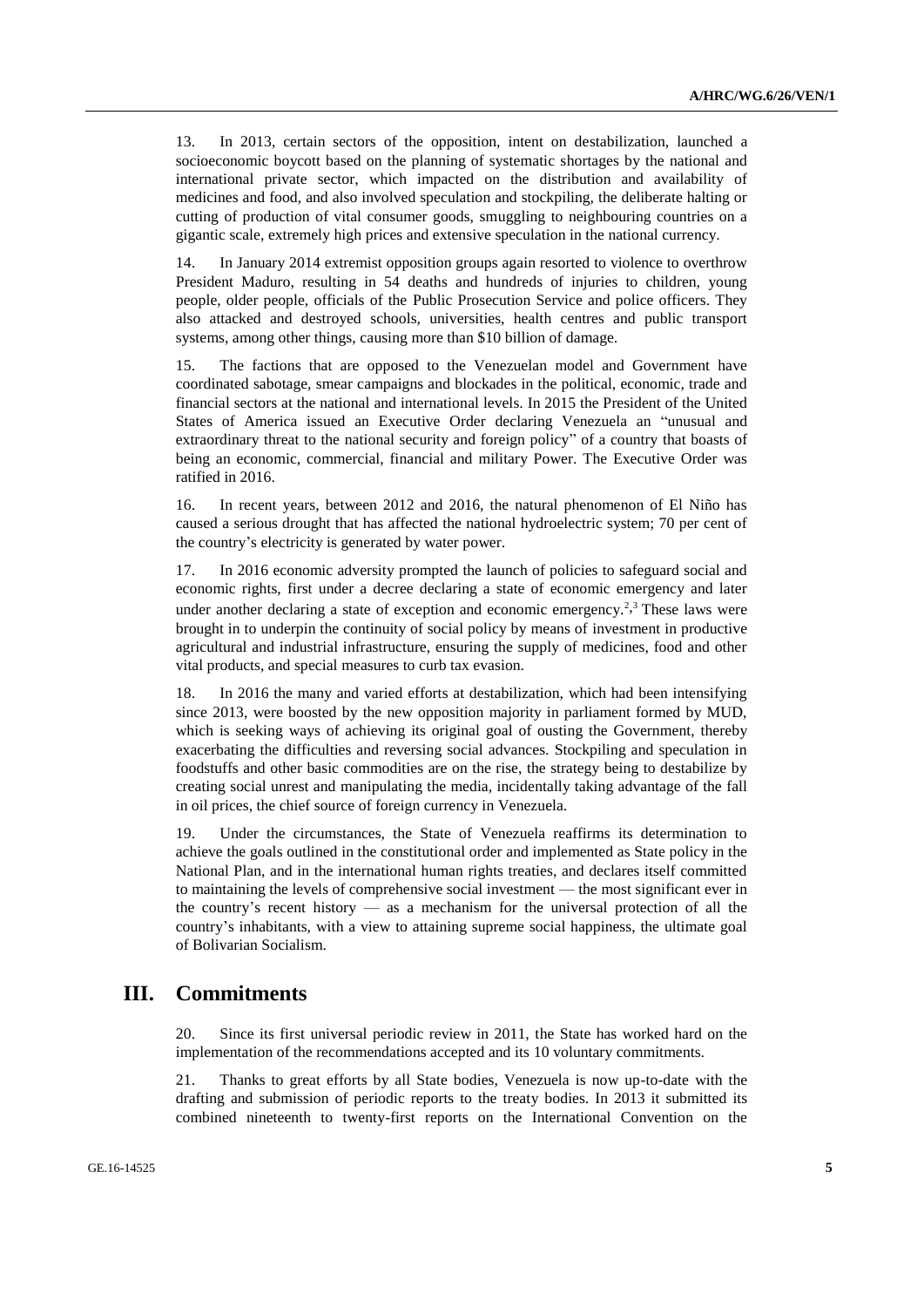Elimination of All Forms of Racial Discrimination. In 2014 it submitted its combined third to fifth reports on the Convention on the Rights of the Child; its combined seventh and eighth reports on the Convention on the Elimination of All Forms of Discrimination against Women; and its fourth report on the Convention against Torture and Other Cruel, Inhuman or Degrading Treatment or Punishment.

22. In 2015 Venezuela submitted its third report on the International Covenant on Economic, Social and Cultural Rights and its fourth report on the International Covenant on Civil and Political Rights. In addition, in late 2015 it submitted its initial report on the Convention on the Rights of Persons with Disabilities. In July 2016 Venezuela made its national voluntary presentation to the high-level political forum on sustainable development to mark the launch of the 17 sustainable development goals.

23. As to reports to other United Nations bodies, Venezuela submitted its fourth national report on follow up to the 2001 Declaration of Commitment on HIV/AIDS and the Political Declaration on HIV and AIDS adopted by the United Nations in 2011.

24. The country's excellent human rights record has been recognized by the Member States of the United Nations. Venezuela was elected a member of the Human Rights Council for 2013-2015, and has been re-elected until 2018.

# **IV. International cooperation**

#### **Recommendations 94.71, 94.74, 94.73, 94.75**

25. In fulfilment of its constitutional mandate and Bolivarian diplomacy of peace, Venezuela will continue to uphold the right of peoples to peace, solidarity, the right to development, social equality, the democratization of the international order, due respect for international law, the democratization of the United Nations, the defence of the Palestinian State, and the removal of the blockade and unilateral coercive measures against Cuba, and will continue to support the peace negotiations in Colombia. Furthermore, Venezuela will continue to defend its sovereignty and its reasonable right to emancipation and demands that the hegemonic Powers respect the rule of international law.

26. It is against that background that Venezuela is supporting regional and subregional schemes for integration through free trade agreements based on respect, solidarity, cooperation and complementarity; these have paved the way for balanced, equitable and egalitarian development of peoples in the social, economic, political and cultural spheres, taking a profoundly humanist perspective and applying the concept of South-South cooperation, one of whose fundamental tenets is direct horizontal relations between nations, which make for supportive development based on solidarity and permit common challenges to be met by means of projects that increase social inclusion and successful experiences in fair trading. One example is the Petrocaribe Energy Cooperation Agreement, launched in 2005, which has become firmly entrenched as the world's only integration mechanism covering 18 countries; it promotes socioeconomic development in the Wider Caribbean Region by ensuring a secure supply of energy on favourable financial terms, which raises the standard of living of the various Caribbean peoples. The founding of the Bolivarian Alliance for the Peoples of Our America — Peoples' Trade Agreement (ALBA-TCP) has permitted the launch of various projects to reduce poverty, inequality and social exclusion in the region. These include the Alba Food Fund, the Alba Transnational Food Corporation, the "Milagro" mission, the Gran-Nacional Pharmaceuticals Sales and Distribution Company, a programme of clinical, genetic and psychosocial research into disability, the Gran-Nacional Cement Company, the Alba Mining Research, Exploration and Analysis Institute, the Binational Media Observatory Project and the Radio del Sur Project.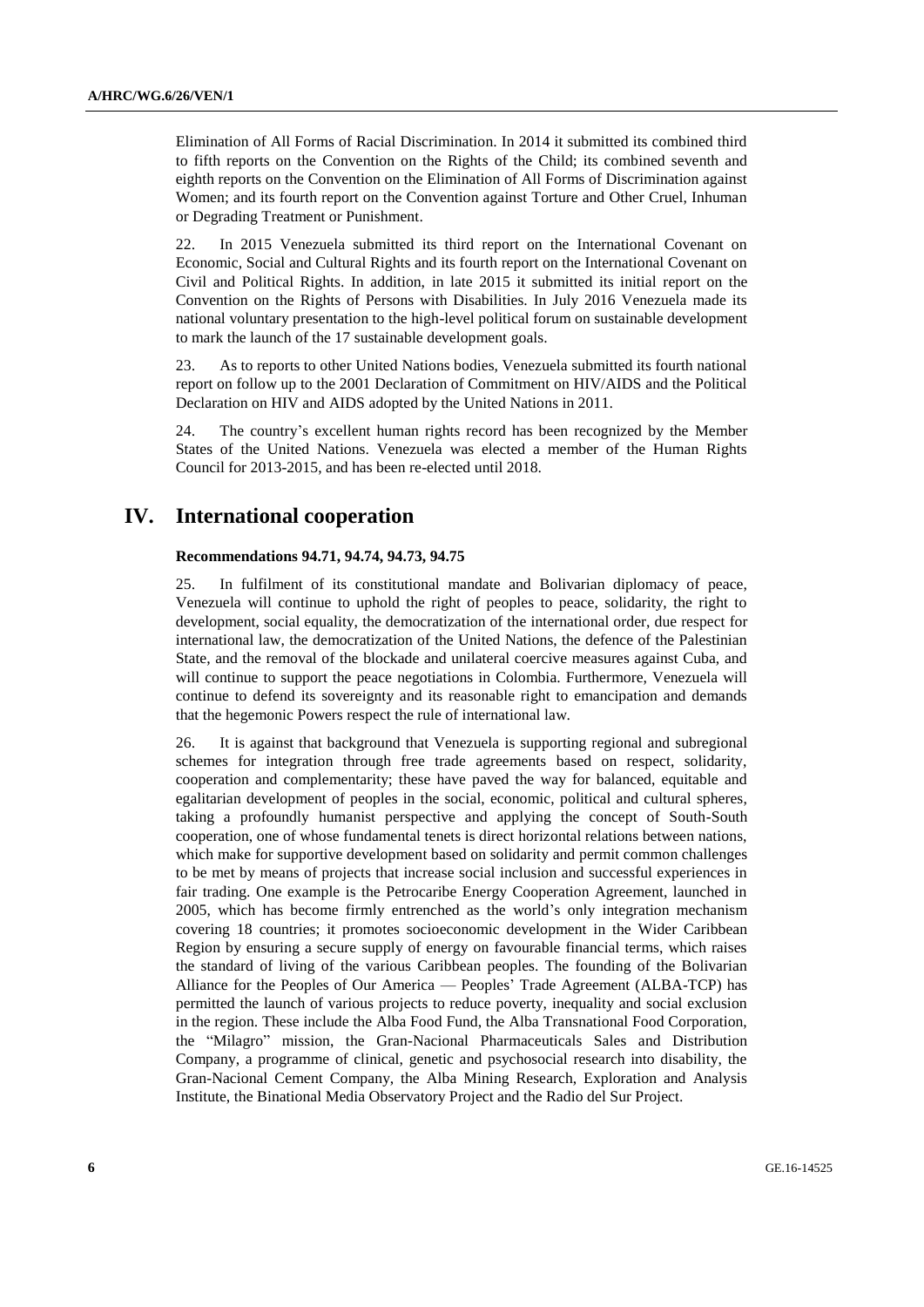27. In cooperation with the Union of South American Nations (UNASUR), Venezuela is participating in the South American Council on Infrastructure and Planning (COSIPLAN) geographic information system (GIS) project, which provides countries with an IT platform that allows them to identify, design and plan infrastructure projects that will ensure connectivity among member countries.

28. Inside the country, in order to strengthen the mechanism for effective response and follow-up to the international human rights commitments made by Venezuela, a project to establish a national system for follow-up to duly ratified international human rights instruments has been set up with UNDP cooperation. This project will apply a conceptual, methodological and technological model for follow-up to public policies on human rights.

29. Sensitization and training in the human rights of migrants was provided to 150 officials between 2013 and 2016 at several workshops run in cooperation with the International Organization for Migration (IOM).

# **V. Institution-building**

#### **Recommendations 93.16, 93.17, 94.1, 94.2, 94.6, 94.36**

30. Venezuela now has a broad legal framework for the promotion and protection of human rights and has reinforced existing legislation with laws including: the Act on the Promotion and Protection of the Right to Equal Treatment for Persons living with HIV/AIDS and their Families (2014), the Act amending the Child Protection Act (2014), the Act amending the Act on Women's Right to a Life Free from Violence (2014), the Special Act to Prevent and Punish Torture and Other Cruel, Inhuman or Degrading Treatment (2013), the Culture Act (2013), the Act on Organized Crime and Financing of Terrorism (2012), the Act on Disarmament and Arms and Munitions Control (2013), the Racial Discrimination Act (2012), the Act on Special Communal Peace Courts (2012), the Act to Punish Politically Motivated Crimes, Disappearances, Torture and Other Human Rights Violations in the Period 1958-1998 (2011), the Act amending the Act on Donations and Transplants of Organs, Tissues and Cells in Human Beings (2011), the Act on Missions, Great Missions and Micro-missions (2014), the Act on the Pension and Retirement System for Employees of National, State and Municipal Administrations (2014), the Fair Prices Act (2015), the Act on the System for Review and Correction, Relaunch and Restructuring of the Police and Citizen's Security Bodies (2014), the Labour and Workers Act (2012), the Act amending the Act on Food for Workers (2012), the Act on Security of Employment (2015), the Act on Socialist Cestaticket (2015), the Act on the National System of Food and Agriculture (2014), the Act on Comprehensive Regionalization for the Social and Productive Development of the Nation (2014), the Act on the Great Agricultural Mission for Venezuela (2014), the Identification Act (2014), the Police Service Act (2015), the Act on Community Management of Services and Other Activities (2014), Act on the Children of Venezuela Great Mission (2011), the Act on the Great Mission on Knowledge and Work (2012), the Act on the Benefits Scheme under the Housing and Habitat Regime (2012), and the Act on Fair Pricing for Houses and Apartments (2011).

31. In response to the recommendations made in the first cycle, attention is drawn to the creation of the National Council for Human Rights, which is responsible for formulating and following up on binding human rights policies. The Council is chaired by the Executive Vice President of the Republic and includes three civil society organizations; it is responsible for coordinating at the highest level and thus reflects the importance the State attaches to the protection of human rights. Following very extensive consultations across the country during 2015, the 2015-2019 National Human Rights Plan, an instrument for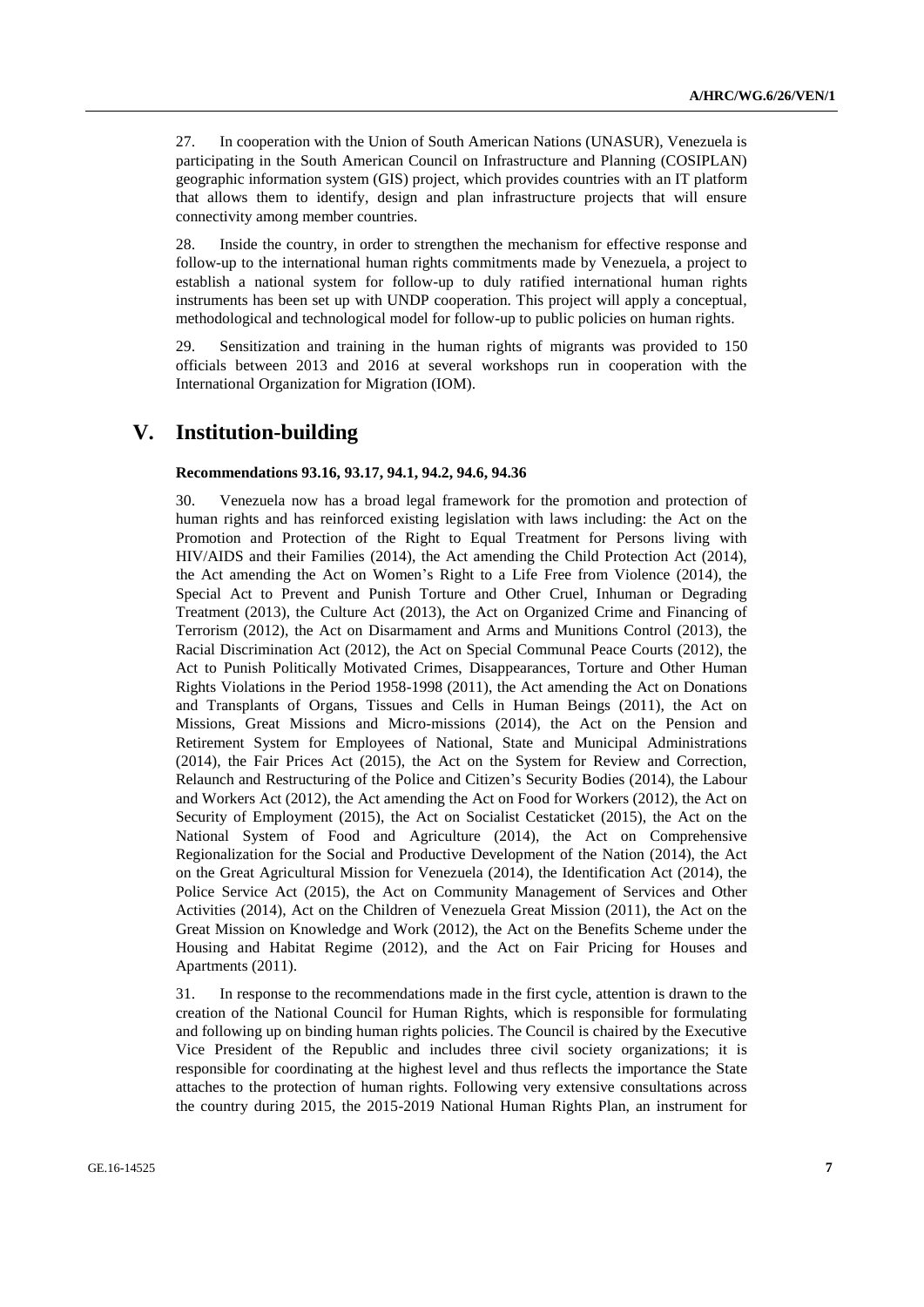planning, coordination and monitoring of policies and major decisions on human rights, was approved by Decree.<sup>4</sup>

32. The Plan takes up the recommendations accepted after the first universal periodic review. The validation process involved 258,096 people and 153 human rights organizations, including organizations representing groups requiring special protection, such as indigenous peoples, persons deprived of their liberty, women, children, persons with disabilities, persons of African descent, young people and the LGBTI population. The whole process was supported by the United Nations system.

33. Contributions to the Plan are grouped in five strategic areas: (1) Building an emancipatory human rights culture; (2) Strengthening of the institutional framework guaranteeing the rights of all persons; (3) Active participation by the population in ensuring the full enjoyment of human rights; (4) Transformative vision of human rights protection systems and agencies; and (5) Consolidation of the human rights perspective in the legislation, policies and action of the State.

34. In 2013 the National Commission for the Prevention of Torture and Other Cruel, Inhuman or Degrading Treatment was established, comprising various State agencies and a representative of the People's Power appointed by the Federal Council of Government. In October 2014 the National Plan for the Prevention of Torture and Other Cruel, Inhuman or Degrading Treatment was submitted.

# **VI. Achievements and best practices in respect of human rights guarantees, implementation, promotion and protection**

### **International treaties ratified**

**Recommendations and voluntary commitments 93.1, 93.2, 93.3, 93.4, 93.6, 93.8, 95.1, 95.2, 98 (a), 98 (b)**

35. Venezuela has ratified the Convention on the Rights of Persons with Disabilities and its Protocol, depositing the instrument of ratification on 24 September 2013.<sup>5</sup>

# **VII. Economic, social and cultural rights**

#### **Poverty reduction**

**Recommendations 94.1, 94.6, 94.4, 94.6, 94.7, 94.8, 94.9, 94.10, 94.15, 94.18, 94.26, 94.37, 94.39, 94.40, 94.41, 94.42, 94.44, 94.45, 94.75**

36. Over the past 12 years or more Venezuela has designed and implemented a set of policies, measures and structured programmes for the realization of human rights in local communities, as represented by community councils and communes. There are already 46,249 community councils and 1,581 communes across the country; they are democratic mechanisms for the attainment of social equity. "Social missions" have been created to strengthen protection and inclusion of more vulnerable groups by increasing access to and enjoyment of rights and substantially reducing poverty. This was reflected in the 2010, 2012 and 2014 reports on the Millennium Development Goals.<sup>6</sup>

37. To consolidate social programmes and strengthen oversight and coordination of the programmes, the Act on Missions, Great Missions and Micro-missions<sup>7</sup> was adopted in 2014; it regulates the mechanisms through which the Venezuelan State, jointly and in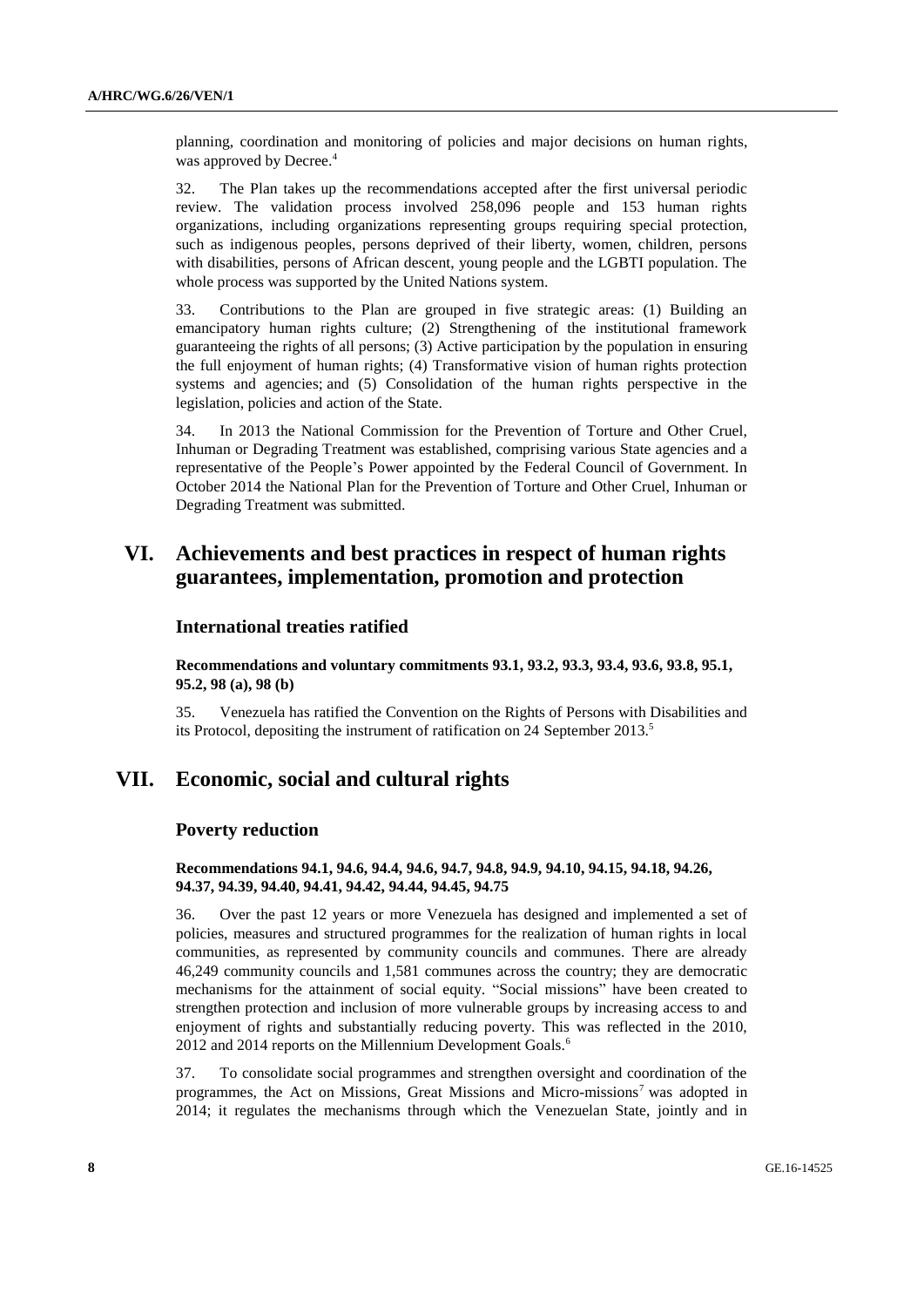coordination with organized society, promotes the development and social protection of the population in order to ensure the universal enjoyment of human rights.

38. The social programmes provide comprehensive support to groups and individuals in vulnerable situations: the main areas they cover are the public health system, social rights such as education, sports, food, culture, recreation and the right to special protection, and making provision for conditional cash transfers, the granting of non-contributory pensions, and grants and technical aids for persons with disabilities, among other benefits.

39. The rolling review of programmes revealed the need to set up Socialist Mission Bases, which are logistics and operational centres built by the State in the heart of 1,500 communities identified as living in extreme poverty. In addition, in 2014 the Great Mission on Homes for the Nation was set up, bringing together the various programmes targeting the most disadvantaged sectors in order to protect Venezuelan families and provide comprehensive support to children at the earliest stages, and at the same time to support parents, siblings, grandparents and other members of the household; in this way poverty will be eradicated through the creation of optimal conditions for the full development of the population. By 2015 a total of 593,499 families had benefited; in addition, 75,000 Socialist Mission cards have been given to the most disadvantaged families, whereby monthly cash transfers are made, for use only in purchasing food and medicine.

40. Extreme poverty has been substantially reduced, standing at 4.7 per cent as of 2015. Inequality has also considerably diminished; the Gini coefficient stood at 0.38 in 2014, the lowest in Latin America. In 2014 life expectancy at birth was 75 years.

41. Also in 2014 the poorest 10 per cent increased their attendance rate at all levels of preschool, to reach 65.6 per cent; in primary education the rate was 97.3 per cent. The figures for progress in equity in income distribution are also encouraging. In 2014 the richest households' share of total income declined by 9.4 points (-17.6 per cent). The same year, the ratio of the income of the richest 20 per cent to that of the poorest 20 per cent was 7.3.

42. Public services such as transportation, electricity, telephone, fuel and water, among others, are subsidized by the State, while public health and education are completely free of charge.

43. Protection of the people as a whole has been made possible by gradual systematic increases in public social investment. Social investment in education increased 39 times in 2013; investment in health, 59 times; in housing, 43 times; in security, 99 times; in development and social participation, 70 times; in culture and social communication, 78 times; and in science and technology,  $38 \text{ times}$ .<sup>8</sup>

### **Combating racial discrimination**

# **Recommendations 94.1, 94.6, 94.26**

44. In 2011 the Racial Discrimination Act was passed, with the aim of establishing appropriate mechanisms to prevent, address, eradicate and punish all forms of racial discrimination.

45. Persons of African descent are covered by all social missions; they acquired greater visibility in the 2011 census, which included a question on self-identification. The Racial Discrimination Act created the National Institute against Racial Discrimination, which is part of the Ministry of People's Power for the Interior and Justice, and the National Council for the Development of the Afrodescendant Communities of Venezuela.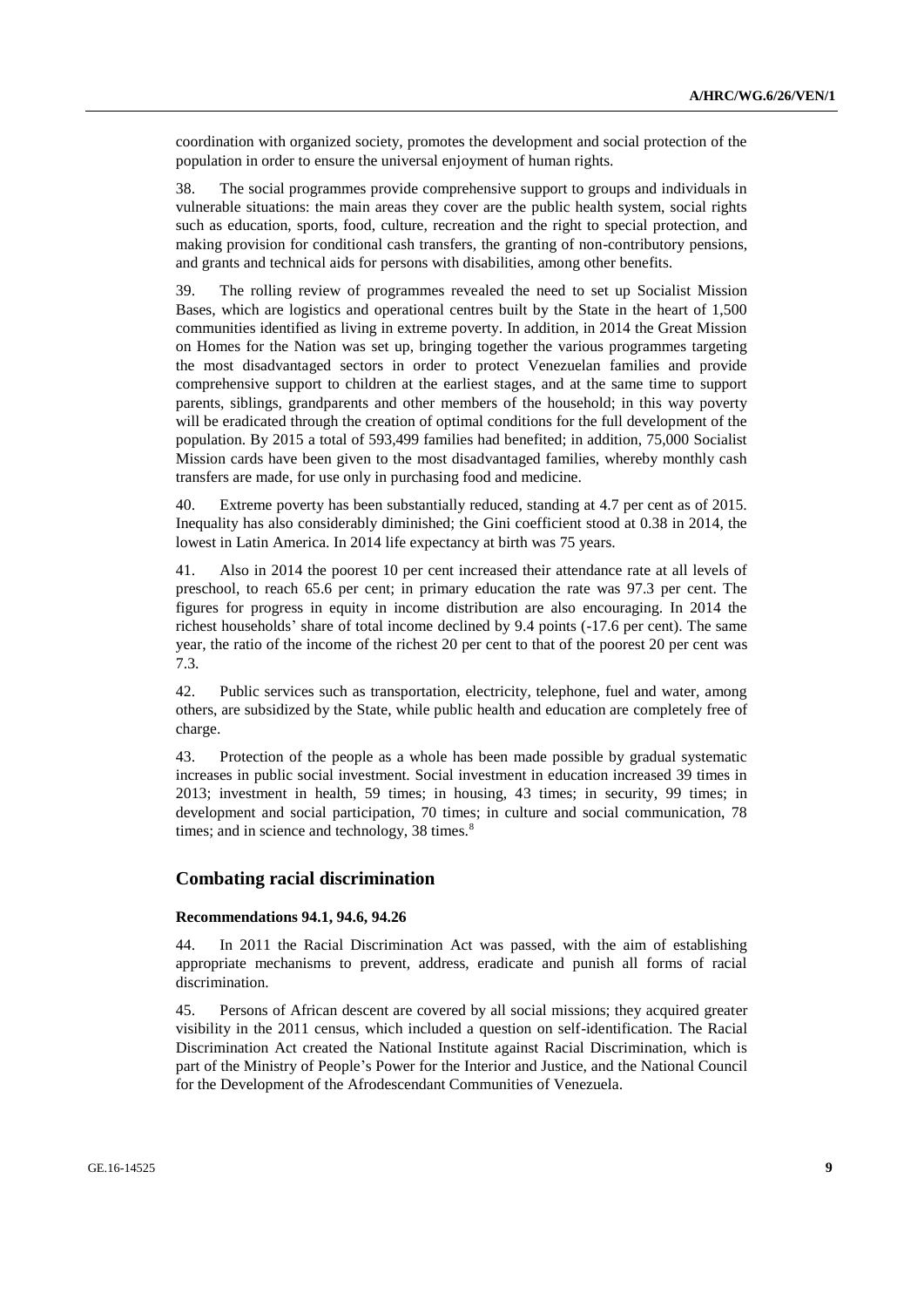### **Right to health**

#### **Recommendations 93.20, 94.1, 94.6, 94.9, 94.11, 94.48, 94.49, 94.50, 94.51**

46. Investment in health has grown significantly. Since 1999 17,800 new health centres have been set up, making a total of 23,146. In 2015 the health budget increased, yielding a total investment of \$232,508,675.

47. Health coverage has increased. In 2013 Barrio Adentro had a network of 6,712 direct primary care clinics covering a total of 16,780,000 inhabitants. By 2015 the network had expanded to 12,094 clinics, covering 24,802,527 inhabitants, i.e., 81 per cent of the population.

48. Comprehensive care for pregnant women has been a priority for the State; however, the antenatal, delivery and post-delivery care programmes need evaluation in order to correct critical points. Maternal mortality has fluctuated, but the trend is upwards, so the challenge will be to identify the causes and take corrective action. The rate for 2015 was 78.06 per 100,000 inhabitants.

49. Perinatal mortality has declined, standing at 859.83 per 100,000 inhabitants. Another point that shows the strength of health care in Venezuela is that, as of 2015, 12 vaccines were available, against 18 diseases.

50. Infant mortality has declined significantly as a result of improvements in the determinants of health, particularly as reflected in post-neonatal mortality figures; improving neonatal care is a challenge if progress is to be made in reducing neonatal mortality. The mortality rate for children aged under 1 has declined by 31.9 per cent. In 2015 the child mortality rate was 14.79 per cent.

51. As to unwanted teenage pregnancies, 2015 saw the launch of the 2015-2019 "Matea Bolívar" strategic intersectoral plan for wanted, safe and happy motherhood, with shared responsibility for motherhood and humanized childbirth. It also makes provision for indigenous peoples, ensuring prompt care, notably in obstetric emergencies.

52. As to vaccination, 142,616,362 doses were administered between 2007 and 2015 and, during Vaccination Week in the Americas in 2015, coverage was 96.83 per cent. As part of the "Ruta Materna" programme to prevent maternal and child mortality and promote humanized childbirth, 26,995 newborns and 52,500 pregnant women have been evaluated; among the latter, 27,426 were deemed to be at high obstetric risk and 14,223 were registered in the mother and child identification and follow-up system. Treatment has been provided to 62,225 HIV/AIDS patients and 155,000 patients with sexually transmitted infections, and 5,472,000 male condoms have been distributed across the country. In terms of mental health, 4,262,162 units of psychotropic medication were distributed to 120,907 individuals registered in the Comprehensive System of Access to Medicines.

53. In 2014 the World Health Organization (WHO) certified Venezuela free of measles and rubella after it attained over 98 per cent coverage in vaccination against those diseases during the National Vaccination Campaign. Coverage of over 98 per cent was attained with the triple vaccine against measles, rubella and mumps, and oral polio vaccinations also exceeded the target throughout the country. During the campaign 2,917,582 doses of polio vaccine and 2,443,622 doses of measles and rubella vaccine were administered.

54. In 2015 the Pan American Health Organization (PAHO) certified that Venezuela had eradicated rubella and congenital rubella syndrome, as a result of the policy launched in 1999, based on the triple vaccine.

55. This year the country has experienced shortages of medicines for chronic and endemic diseases. To address the difficulties, procurement and distribution procedures were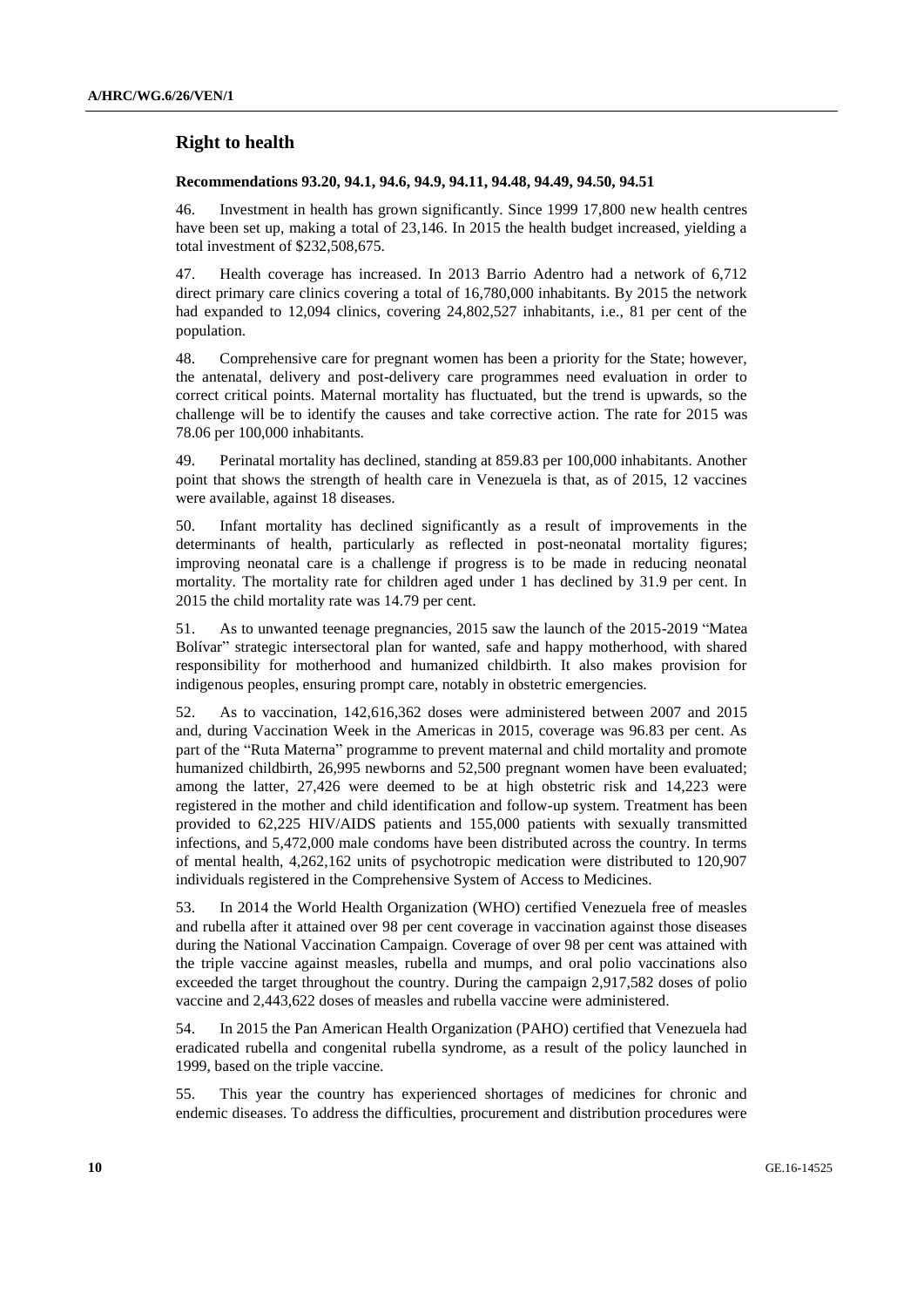revised and binational and regional agreements, and agreements with the private sector, were signed in order to ensure safe, uninterrupted supplies. The National Corporation for Health Inputs was established to handle the import, export, storage, promotion and distribution of medical products, and a State-owned company, Technological Services for Health Teams, was created to handle the production, distribution and sale of medical equipment, instruments and materials.

56. Despite the severe economic crisis, Venezuela guarantees the provision of antineoplastic medicines free of charge to the country's more than 30,000 cancer patients.

### **Right to a healthy environment**

#### **Recommendations 94.1, 94.6, 94.48, 94.70**

57. In 2014 the rate of access to drinking water was 96 per cent, and access to sewage services 84 per cent. Levels of drinking water supply to the distribution network available to users are far higher than the minimum required by WHO. In 2015 the per capita national average was approximately 396 litres.

58. Drinking water and sanitation fees are regulated by the State, so as to ensure access to drinking water in sufficient quantities; for household economies this represents an outlay of well below 1 per cent of the minimum monthly wage.

59. State-community coordination to ensure efficient use of water takes the form of 7,400 technical water committees nationwide. These committees work with the community water management boards to coordinate all bodies concerned in the interests of greater efficiency in the management of drinking water distribution networks and wastewater collection.

60. Venezuela has 43 national parks and 21 natural monuments; these are areas that contain ecosystems of high biodiversity value and scenic beauty, and where watersheds are protected. Together they represent 16 per cent (20,328,000 ha) of the total surface area of the national territory. Areas under Special Administration (ABRAE) are natural spaces of strategic importance for the nation owing to the social benefits that accrue from their conservation and because of their contribution to supreme social happiness. As of 2015, 69.5 per cent of the national territory was classified as ABRAE.

### **Right to adequate food**

#### **Recommendations 94.1, 94.6, 94.9, 94.40, 94.41, 94.42, 94.45, 94.47**

61. To counter the effects of economic warfare, the Great Mission on Food was stepped up in 2013 in order to facilitate access to basic commodities for the population as a whole and strengthen the public food distribution networks. In 2014 95.4 per cent of Venezuelans had three or more meals a day; more than 4 million children had two meals and a snack in Bolivarian schools.

62. In 2013 the rate of child malnutrition was 3.4 per cent In 2014 the rate of undernutrition was below 5 per cent. Venezuela has the world's fourth lowest rate of child malnutrition. The height of the average child in Venezuela is now nearly 2 cm more than it was in the  $1990s.<sup>9</sup>$ 

63. Venezuela is one of 38 countries that effectively met the goal of eradicating hunger in the world. Calorie availability has increased by 36 per cent (3,087 calories), which is more than the 2,720 calories recommended by the Food and Agriculture Organization (FAO). In 2013 FAO acknowledged that there had been a reduction in the percentage of the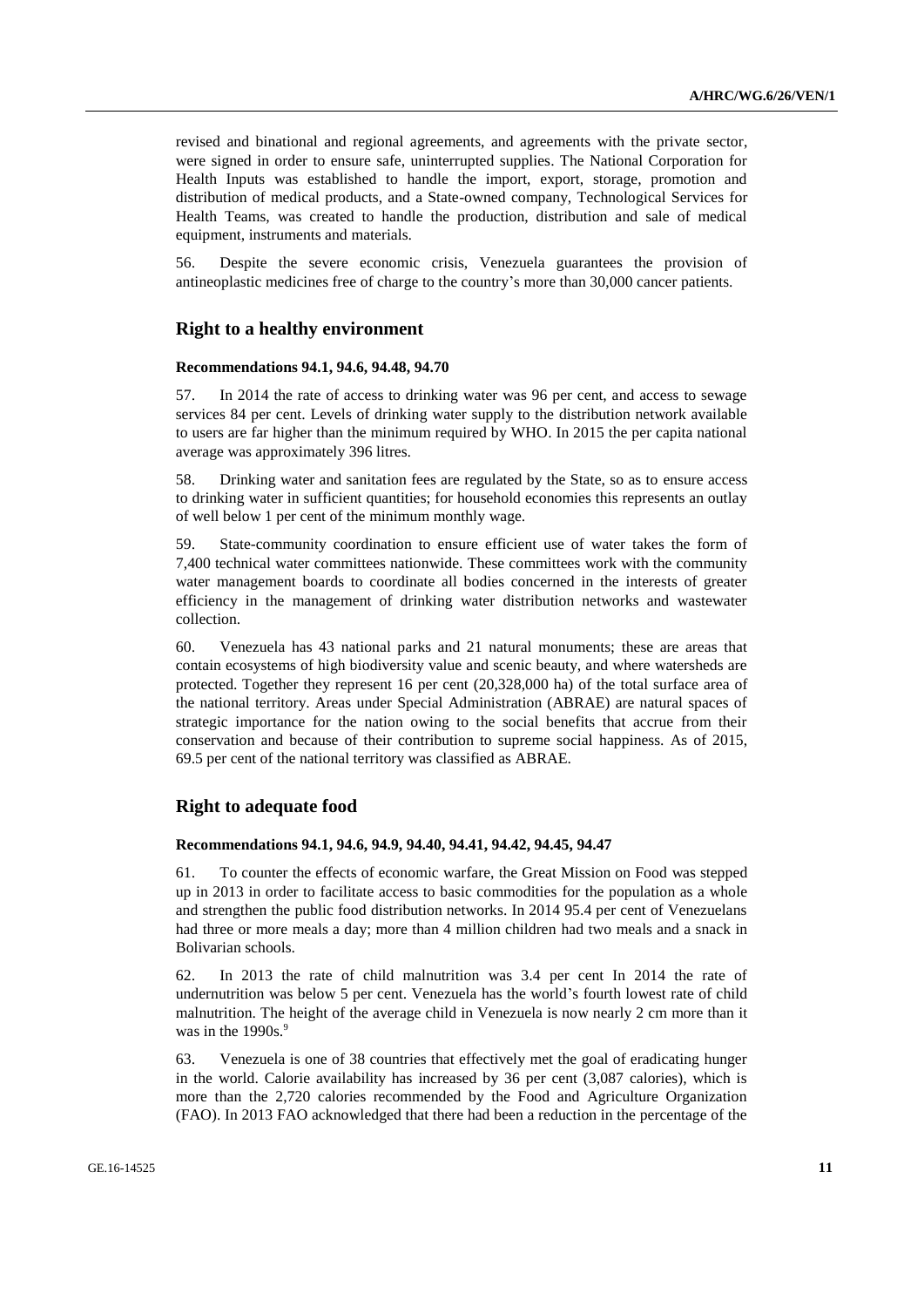population suffering from hunger in Venezuela, from 13.5 per cent to 5 per cent, which meant that the country had met the Millennium Development Goal on hunger well ahead of time. In 2015 Venezuela again received FAO recognition for its progress in reducing malnutrition; it is one of 30 nations that have met the target set at the World Food Summit.

64. New opportunities have been created to boost and encourage breastfeeding, which has resulted in an expansion of the practice by 490 per cent. Although the breastfeeding rate has increased from 7 per cent to 40 per cent, the target set in the National Plan is 70 per cent, which thus remains a challenge.

### **Right to housing**

#### **Recommendations 94.1, 94.6, 94.52, 94.53, 94.54, 94.55, 94.56**

65. Since 2011 implementation of the right to adequate housing has been pursued by means of the Great Mission for Housing in Venezuela, a strategy to expedite widespread social inclusion and improve the homes of those with the fewest resources. At the start of the programme the housing needs of 3,742,224 families were assessed; 2,753,157 needed to acquire a home and 643,596 needed improvements to their homes.

66. By June 2016 1.03 million housing units had been built, representing a total investment of \$73,312,166,833 between 2011 and 2015. People's organizations took part in the building of more than 300,000 dwellings. A total of 3,485 homes for indigenous people have been provided, benefiting 56,748 persons in all. In total some 5.5 million people have benefited, and the goal is to build a further 2 million decent housing units by 2019.

67. Another major programme is the "Barrio Nuevo Barrio Tricolor" Great Mission, a housing renovation programme which rehabilitated 104,467 dwellings and 1,040 apartment blocks between 2013 and 2015, and constructed 175 children's playgrounds, benefiting 2,876,447 families.

### **Right to education**

### **Recommendations and voluntary commitments 94.1, 94.6, 94.9, 94.51, 94.46, 94.51, 94.57, 94.59, 94.60, 94.61, 94.62, 94.63, 94.64, 98 (g)**

68. In Venezuela, 82 per cent of schools are public, free of charge and high-quality, and receive support from the central, state and municipal governments. In the 2014/15 school year, coverage across all levels and in all forms of education for ages 3 to 16 was 89.3 per cent; and in primary school it was 93 per cent; there are gender parity indexes at all levels of education.

69. Since 2013 more than 4 per cent of gross domestic product (GDP) has been allocated to the Subsystem of Basic Education (2013: 4.14 per cent; 2014: 4.39 per cent; and 2015: 4.03 per cent). Adding this percentage to the amount allocated to university education yields a total that exceeds the 6 per cent of GDP recommended by the United Nations Educational, Scientific and Cultural Organization (UNESCO) for education.

70. As of 2015, 2,838,079 individuals, mostly women (58 per cent) and with an average age of 55, had learned to read and write under the Robinson I and II educational programmes, The Ribas Mission has trained 1,000,766 persons;<sup>10</sup> and 417,796 students have graduated from the Sucre Mission.<sup>11</sup>

71. One hundred thousand textbooks have been provided free of charge to students in basic education.<sup>12</sup> The textbooks are adapted to the language and culture of the indigenous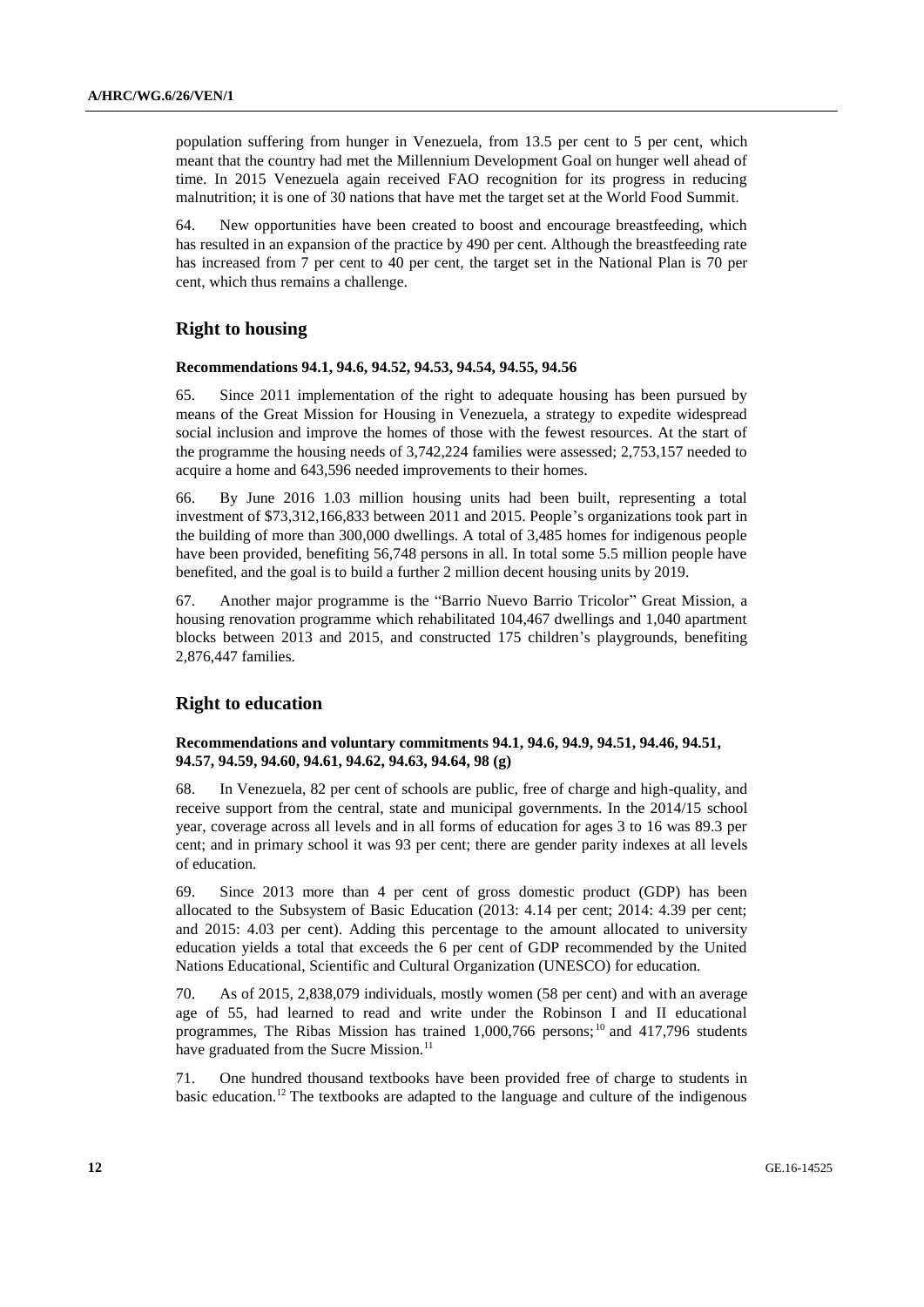communities. As of the first quarter of 2016, more than 4.5 million "Canaimita" laptops had been distributed, representing an investment of around \$1.5 million.<sup>13</sup>

72. The narrowing of the digital divide has had a significant social impact. For computer repair and software upgrading, 2,704 Bolivarian computer and telecommunications centres have been set up, reaching the most disadvantaged parishes. By the end of 2014 technological training had been provided to more than 1.8 million people and 1,000 students with special educational needs had been guaranteed access to information and communication technologies. Free Wi-Fi connection is guaranteed in most central squares of the country.

73. During the 2014/15 school year, there was a total of 1,597,521 children in preschool, representing an enrolment rate of 79 per cent; in primary education, total enrolment was 3,449,592, an enrolment rate of 93 per cent; and in secondary education (general and technical), the net enrolment rate was 73 per cent, with 2,301,822 adolescents and young people in school.

74. Strategies have been deployed for introducing non-conventional education in early childhood (Simoncitos in the Community and Simoncitos in the Family) for 100,353 children aged 0 to 6 every school year, involving 23,224 "day mothers" who help with education but at the same time are in the labour market. In addition, support was provided to 7,947 family members in the form of training in sexual and reproductive health, family education and personal growth.

75. During this period, broad consultations were held on the quality of education, in which the population gave their opinion on the kind of education they would like. The exercise involved 7,233,489 people, or 27 per cent of the population aged over 6, which meant that 3 out of every 10 Venezuelans expressed an opinion.

76. With regard to university education, a new national university entrance system has been created, guaranteeing fair and equitable access, with 1 per cent of places set aside for persons with disabilities. Total enrolment in higher education in 2015 was 2,622,013, i.e., 83.25 per cent of 17- to 22-year-olds had access to university.

77. With regard to student benefits, as of 2014 a total of 252,178 scholarships had been awarded to undergraduate and graduate students to boost education in strategic areas of national development. Students also have free health care and student residences have been built and equipped.

### **Right of access to science and technology**

#### **Recommendations 94.1, 94.6, 94.72**

78. As of 2016 there were 6,960,423 fixed telephony subscribers, 5,977,471 (85.87 per cent) of them residential users. In addition, 97.44 per cent (14,887,857) of mobile phone subscribers are natural persons.

79. Under the 2016 Web-Ready Plan a total of 1,181,733 computers have been distributed and 31,162 new homes have TV decoders. In all, 88.65 per cent of the country has access to the World Wide Web and 63.28 per cent have mobile phones. Wi-Fi coverage has been provided to 5,473 zones in colleges and universities. More than 935,402 users have open digital television.

80. A major step forward was taken with the launch of the Simón Bolívar satellite as a means of promoting telecommunications services and projects related to education, health, food, defence, energy and oil, the media, public safety and economic development, and it has also made possible live transmission of television signals through the National System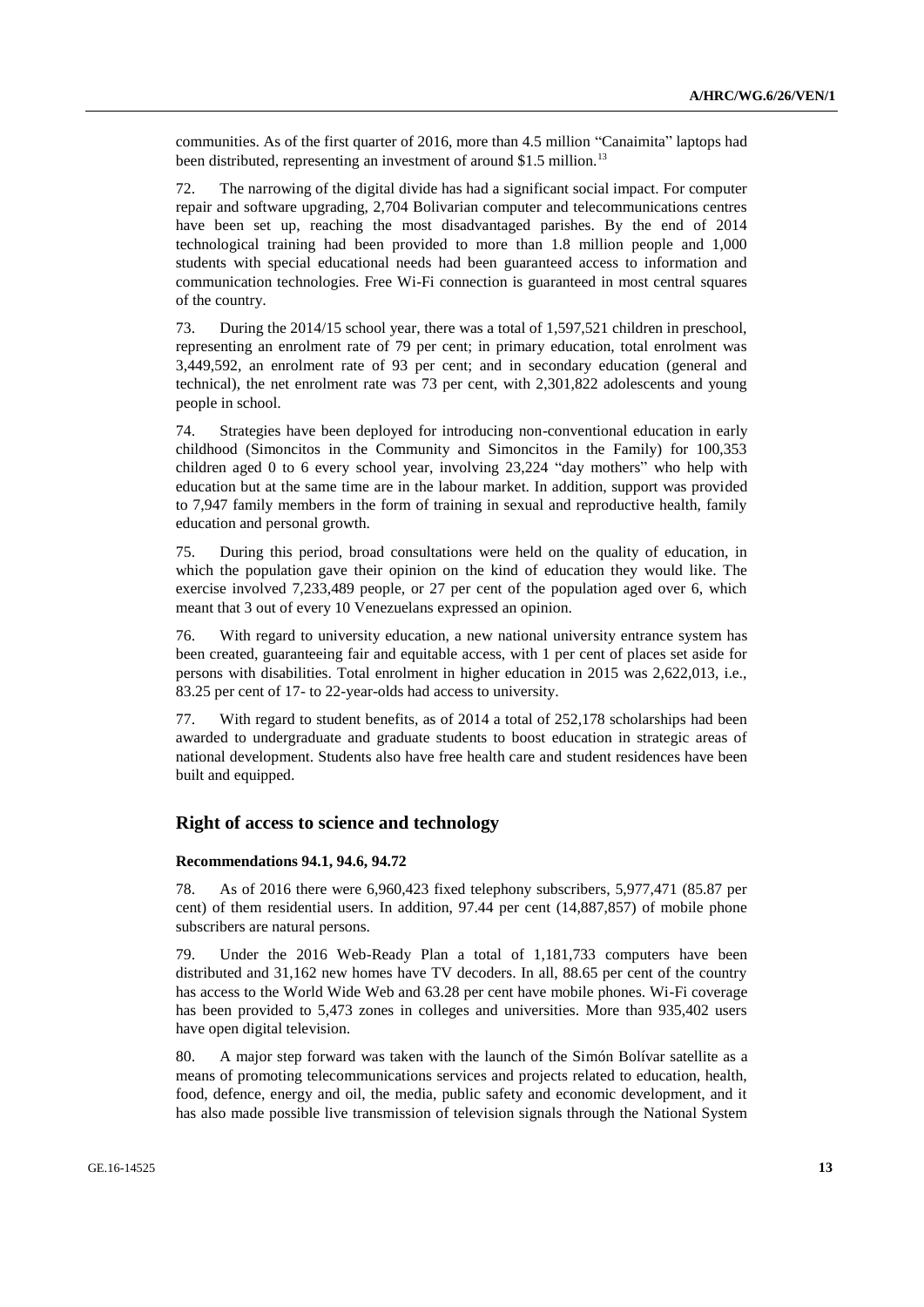of Public Media. In addition, the launch of the Miranda satellite provides high-resolution satellite data and images to support government decision-making in strategic areas such as urban planning, food security and agricultural planning, natural resource management, border surveillance and natural disaster management.

81. There are now 314 authorized public service community operators (270 radio stations and 44 television stations), reflecting a substantial increase in the creation and spread of alternative and community media, and showing how communications are being democratized.

82. Of the 934 authorized radio operators (FM/AM) now registered, 635 represent concessions to private companies and 29 are in the public sector; this reflects an increase of 10 per cent in FM radio concessions by the State.

83. As to national and regional open television, there are 117 licensed operators, 63 of them private, while concessions to public companies have increased from 8 to 10 in 15 years. The private sector controls 54 per cent of the open television spectrum in Venezuela and 68 per cent of the radio spectrum. In terms of total radio and TV, the private sector controls 698 of the 1,051 stations, or 66 per cent of the national radio spectrum, compared with the 34 per cent still in the hands of the public and community sectors.

### **Right to culture**

#### **Recommendations 94.1, 94.6, 94.46, 94.58**

84. To ensure the democratization of access to culture for all sectors the Ministry of People's Power for Culture was created, and its policies and programmes have made possible the spread of the Simón Bolívar Venezuelan Youth and Children's Orchestra System; the creation of the Experimental University of the Arts; the Villa del Cine; the El Perro y la Rana publishing company, which publishes works by both established and upand-coming authors; the implementation of mass programmes to encourage the reading of national and international classics; the spread of craft fairs; and festivals to revive the country's musical tradition.

# **VIII. Civil and political rights**

### **Protection of human rights under criminal law**

#### **Recommendations 94.6, 94.27, 94.33**

85. As established in the Constitution, criminal law has developed in accordance with the principle of progressiveness, which has been incorporated into criminal legislation such as the Act amending the Criminal Code (which introduces enforced disappearance of persons) and the Act on Torture and Other Cruel, Inhuman or Degrading Treatment. The bill amending the Criminal Code covers other human rights violations.

## **Right to security of person**

#### **Recommendations and voluntary commitments 93.9, 94.1, 94.3, 94.6, 94.12, 94.13, 94.14, 94.28, 94.29, 94.30, 98 (e), 98 (i)**

86. In terms of public security policies, in 2012 the "A Toda Vida Venezuela" Great Mission was instituted as a comprehensive public policy taking a preventive, multi-agency approach to crime control, harmonious coexistence and the full development of the person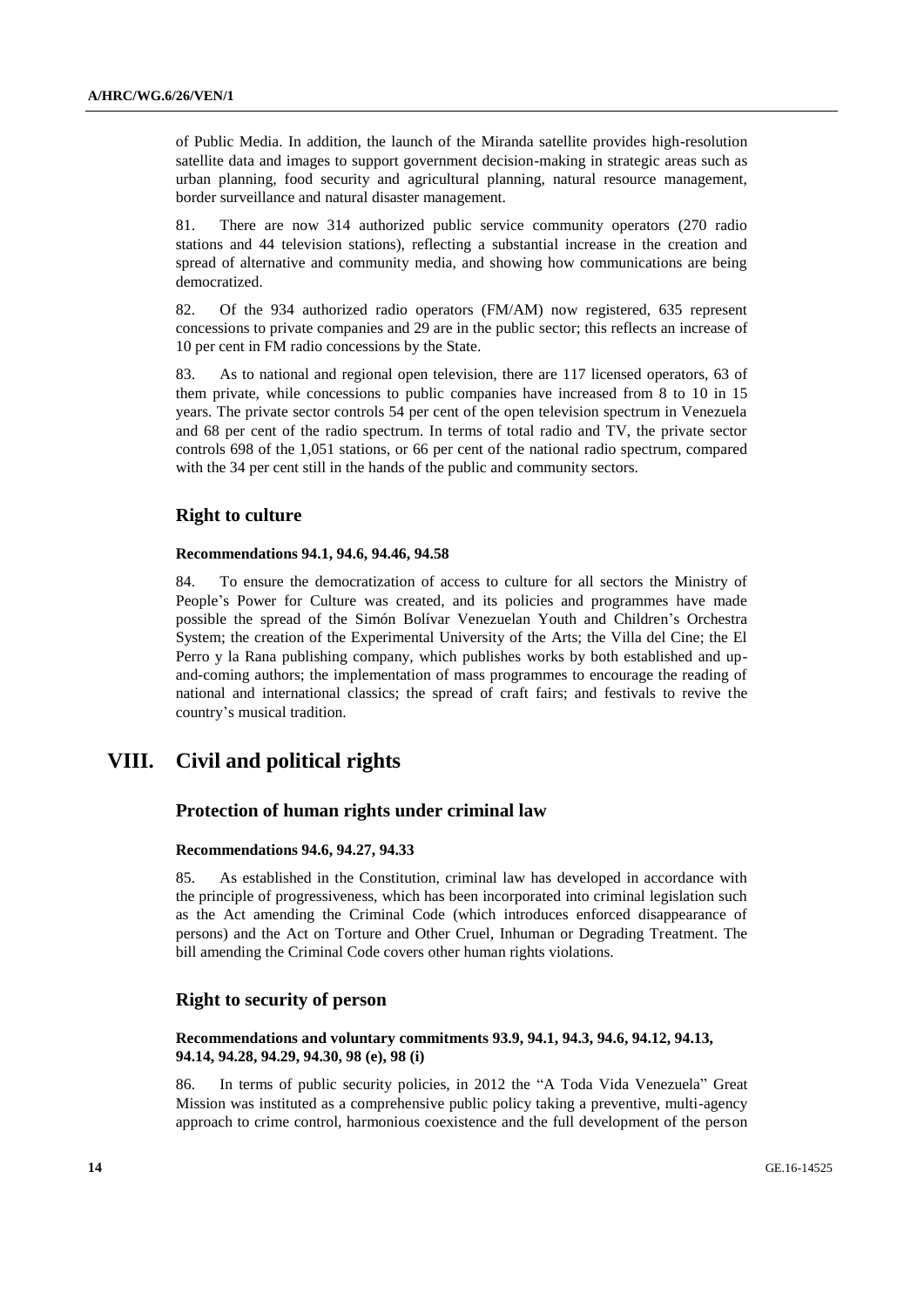and the community. To reduce impunity the Ministry responsible for public safety created the Office of the Deputy Minister for criminal investigation, and in the Public Prosecution Service special investigation units were set up to reinforce criminal investigation and help reduce impunity. Elsewhere in the justice system the Public Defence Service has been strengthened in order to ensure free access to justice.

87. During the first half of 2013 the Special Homeland Security Plan, a system of surveillance, patrols and communication, was put in place. Civil society was called on to help fight crime and the Movement for Peace and Life was launched, with a view to providing better opportunities for meetings and discussions, as a strategy for the consolidation of a culture of peace through cultural and sporting activities and by helping communities to organize themselves.

88. The Integrated Monitoring System was launched, involving the installation of 30,000 cameras across the country and monitoring facilities connected to the various security agencies, which operate in tandem (Fire Brigade, Civil Protection and Bolivarian National Police Force).<sup>14</sup> Total investment was \$1,06 million.

89. As to gun control, a systematic policy has been in place since 2011 and has reported progress. The first step was to create a Presidential Commission on Arms, Munitions and Disarmament Control, with the aim of conducting scientific studies, national consultations and a public awareness campaign on the subject. As a result, the Act on Disarmament and Arms and Munitions Control was passed, aiming among other things to place restrictions on the issuance of weapons licences to civilians and to ban the sale of firearms to private individuals by State and private companies.<sup>15</sup>

90. Regulations were introduced governing the disabling of firearms held in security service evidence rooms<sup>16</sup> and the Voluntary Disarmament Plan was implemented. As of May 2016, 3,659 firearms had been received and 44,450 had been disabled. The National Disarmament Service was created and periodically disables or destroys weapons.

91. In the last four years 4,784 crime-prevention initiatives have been carried out in communities, reaching 680,816 people. Between 2014 and 2015 94,141 security force officials were trained. In schools, training was provided to an average of 128,000 children and adolescents. During the same period, to help prevent crimes against women and promote peaceful coexistence, various training strategies were implemented, reaching in 2014 an average of 133,000 members of organized communities.

92. Sports training is also used as a tool for crime prevention among young people; between 2014 and 2015 there were 11,980 sports meets, involving 710,674 people, mainly youngsters.

93. The reorganization of the system of social care and prevention in 2014 made it possible to set up the Neighbourhoods for Peace and Life,  $17$  which have helped reduce crime rates. In these areas 3,632 training plans have been put in place, benefiting 124,291 community members.

94. As to police oversight, the System for Strategic Information and Transparency in the Police Force (SIETPOL) has been set up, making information from all police forces rapidly available in real time. At the municipal and the state levels, 542 community police units and 16 gender equality and equity offices have been set up. Since 2010 police forces have had a victim support office that provides timely and effective legal, medical, psychological and social aid to victims of crime or police abuse. Eighty per cent of the country's police forces now have a victim support office.<sup>18</sup>

95. With regard to training for public security forces up to 2015, the Experimental University for Public Security (UNES) provided comprehensive training to 8,254 officers on the basic police training course, to 5,841 senior university technicians and to 1,165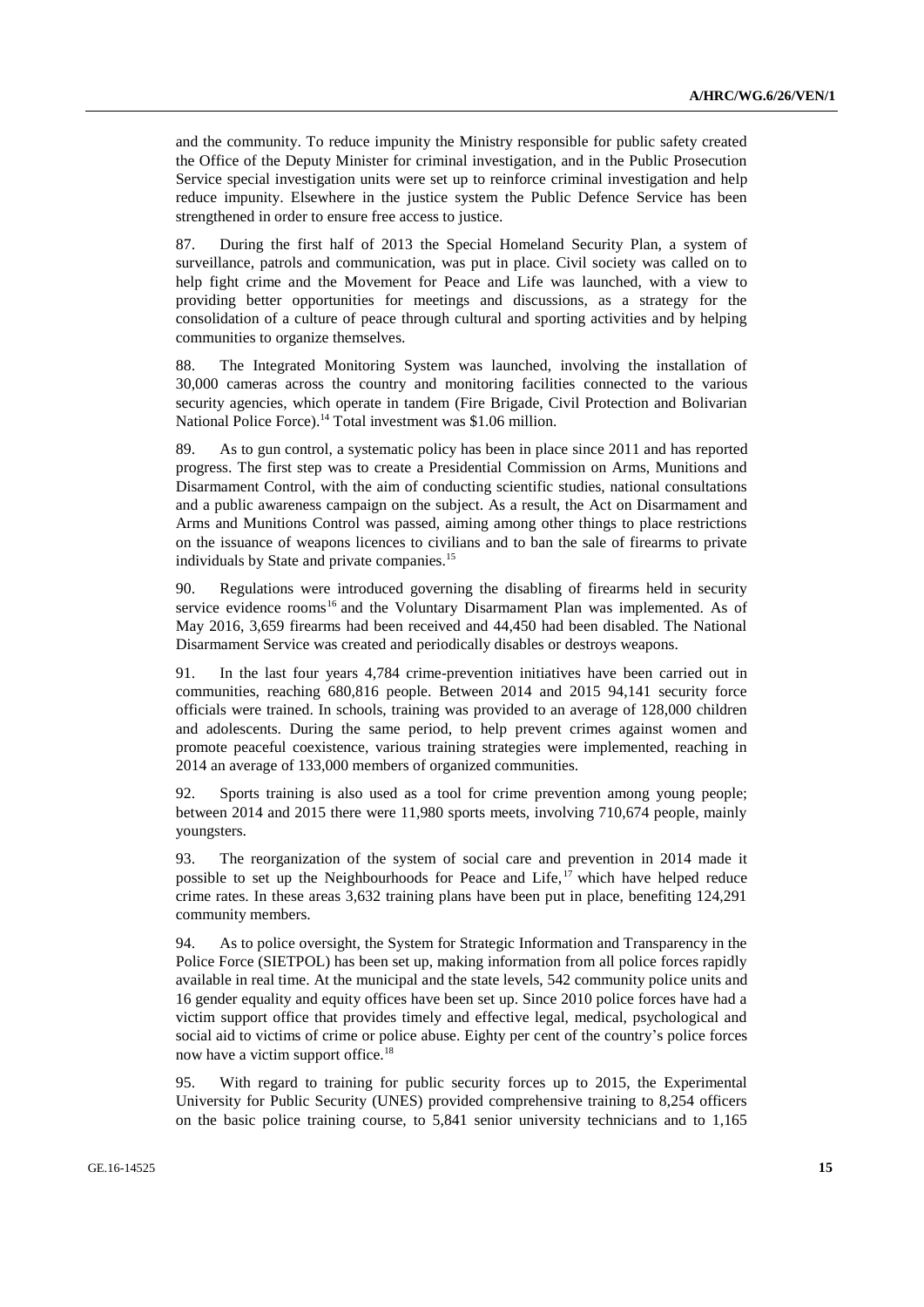police management graduates. In addition, 392 professionals graduated from postgraduate, specialist and master's courses in advanced police studies. Currently, the police per capita ratio is 4 per 1,000 inhabitants, which is in line with United Nations standards.

96. Since 2013 the Identification, Migration and Alien Affairs Service, with the International Organization for Migration (IOM) and the Office of the United Nations High Commissioner for Refugees (UNHCR), has been running a national training plan on the refugee regime in Venezuela, for organizations and institutions, in order to build up expertise among public officials in that area.

97. As for efforts to combat human trafficking, Venezuela has signed the major relevant international conventions and declarations and harmonized its domestic legislation.<sup>19</sup> It has developed plans and projects to combat trafficking in persons from different perspectives: as well as broad-spectrum plans there are others focusing on women, children and adolescents.<sup>20</sup> Since 2014 a workplan has been in operation with UNHCR, to analyse the trafficking situation at the country's borders.

98. Action to prevent trafficking focused on skills development and training, promotion, dissemination and information sessions, and publicity campaigns, all of which has helped raise officials' awareness and sensitivity to the most common forms and the different approaches to take, and improved the way agencies deal with the issue. Since 2014 the establishment of committees to combat crimes of trafficking in women, children and adolescents has been encouraged, as a means of coordinating agencies' work in combating trafficking.

99. Support to trafficking victims takes the form of a package to meet their basic needs, psychological and medical treatment, occupational training, recreation and legal assistance. In the case of the foreign population, support takes the form of repatriation to their country of origin, the processing of passports, the obtaining of visas, the provision of shelter, or resettlement in a third country. There are also shelters for women, and when children or adolescents are involved, there are shelter programmes in care institutions. From 2012 to 2015, 151 victims were registered and protection measures were granted to 21 victims — 19 women, 1 adolescent boy and 1 girl.

#### **Rights of persons deprived of liberty**

#### **Recommendations and voluntary commitments 93.5, 93.7, 93.10, 93.11, 93.12, 93.13, 93.14, 93.15, 94.1, 94.5, 94.6, 94.31, 94.32, 94.33, 94.35**

100. To strengthen policies guaranteeing the rights of persons deprived of liberty, in 2011 the Ministry of People's Power for Prison Administration was created, replacing the old Higher Council for Prisons. A new prison regime was established to regulate prisoners' daily life in detention centres, encouraging the creation of spaces for work, study and recreation, and the 2013-2019 National Strategy for Prisons was drawn up. All these measures are consistent with the Standard Minimum Rules for the Treatment of Prisoners. Agreements have been signed between various organs of the justice system (Supreme Court, Public Prosecution Service and Ministry of Prisons) to reduce procedural delays, and the Public Defence Service has been strengthened to improve the quality of defence and provide effective judicial protection.

101. The National Prison Buildings Fund was created as a means of eradicating overcrowding, and 26 projects benefiting some 37,286 adults and adolescents deprived of their liberty have started. There are now 39 men's prisons, 18 women's prisons and 32 institutions for adolescents.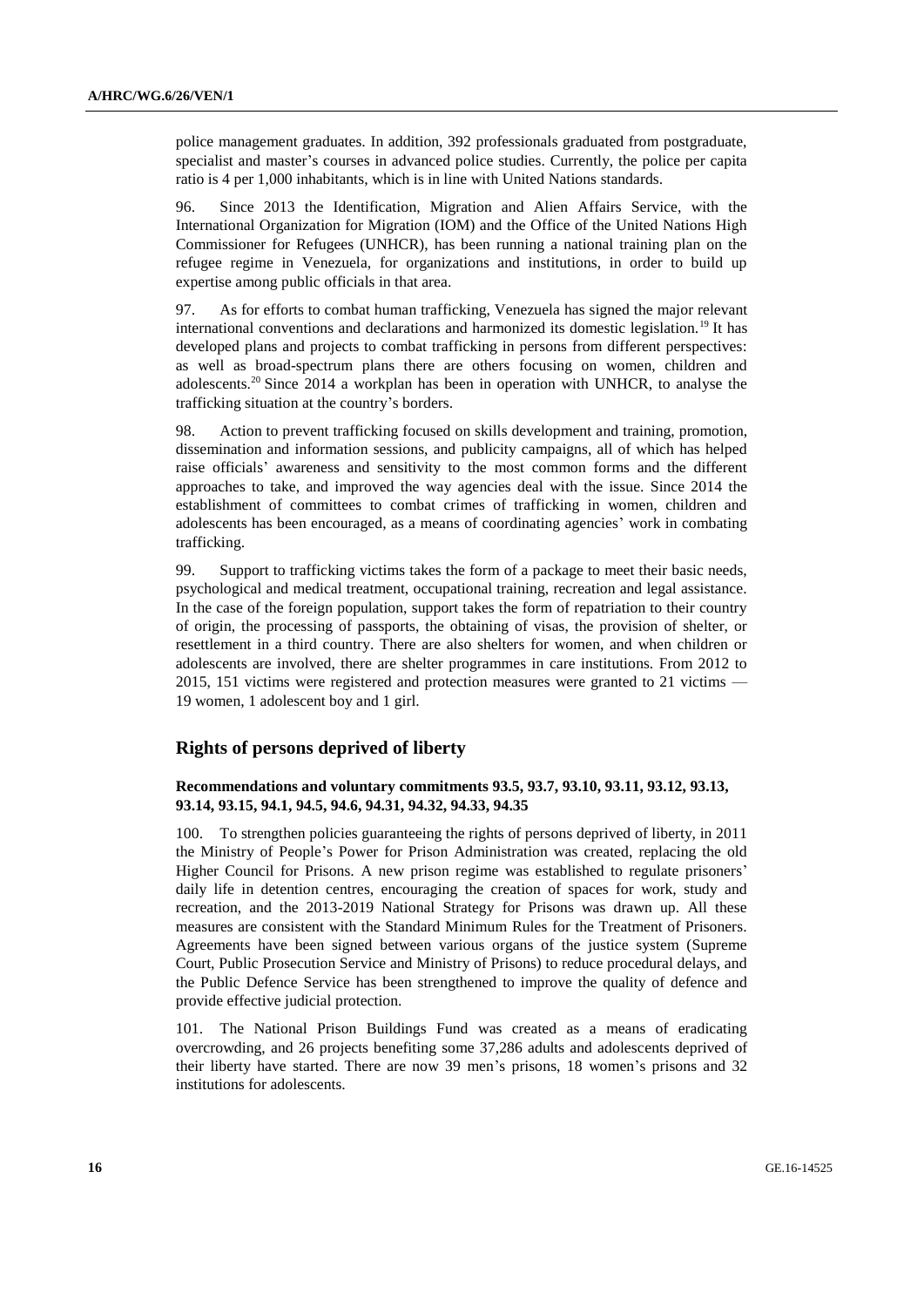102. As a result, detention conditions have improved and this has had a positive effect on life inside prisons. The new prison regime now covers 90 per cent of men's prisons and 100 per cent of women's and adolescents' institutions, and the level of violence has dropped exponentially. To improve surveillance and control in prisons, high-tech mechanisms have been installed, representing an investment of \$164 million.

103. Occupational training is provided under the Luisa Cáceres de Arismendi Plan, which runs 43 socialist production units in the 18 women's prisons, which have sections for baking, textile work, farming, pottery, metalwork, carpentry, general services, maintenance, soapmaking, childcare, screen printing and hairdressing.

104. Prison guard training is carried out at UNES, thereby ensuring the professionalization of prison work and a considerable improvement in guards' training and their treatment of the prison population. More than 2,500 prison guards are deployed in the country's prisons.

## **Right to gender equality and equity**

#### **Recommendations 94.1, 94.6, 94.11, 94.16, 94.17, 94.21, 94.22, 94.23, 94.24, 94.25, 94.28, 94.51**

105. The agency responsible for State policy on the protection of women's rights is the Ministry of People's Power for Women and Gender Equality, created in 2009. There are other bodies to deal with specific topics, such as the Subcommittee on Gender Statistics, the Coordination Unit for Women of African Descent and the Coordination Unit for Indigenous Women, within the Ministry itself; the National Commission on Gender Justice, of the Supreme Court; and the police Gender Equity and Equality Council.

106. In terms of comprehensive programmes in this area, two have been designed: the 2009-2013 "Juana Ramirez La Avanzadora" Plan and the 2013-2019 "Mama Rosa" Gender Equality and Equity Plan, each of which takes a different approach in order to achieve equality and equity between women and men. There are also specific plans, such as the National Communal Defenders Plan, which aims to transfer to the People's Power, in the form of the gender equality and equity committees, preventive action on violence against women and action to engage with and support victims of violence; by 2016 more than 23,000 women had been sworn in as communal defenders.

107. One measure of protection against gender violence is the new free phone service providing guidance and referrals to State agencies, which by 2016 had assisted 24,133 individuals. In addition, shelter and psychological and social assistance were provided to women and their children at imminent risk. Effective access to legal assistance for women is arranged by the Office for the Protection of Women, which to date has provided 183,124 sessions of legal guidance and support.

108. Seventy-eight special courts for the protection of women and gender equality have been created, along with 69 offices specializing in the defence of women, staffed by 192 prosecutors nationwide. In 2011 the Directorate for the Defence of Women was created and in 2013 the National Coordination Office for the Protection of Victims, Witnesses and Other Parties to Proceedings was set up to ensure the defence and protection of the rights of all victims and witnesses of criminal offences.

109. The Venezuelan State has undertaken to sensitize the media on the gender perspective and programme scheduling that is respectful of women's rights. To that end the National Telecommunications Commission has issued recommendations in response to violations of the provisions of the Act on Social Responsibility in Radio and Television.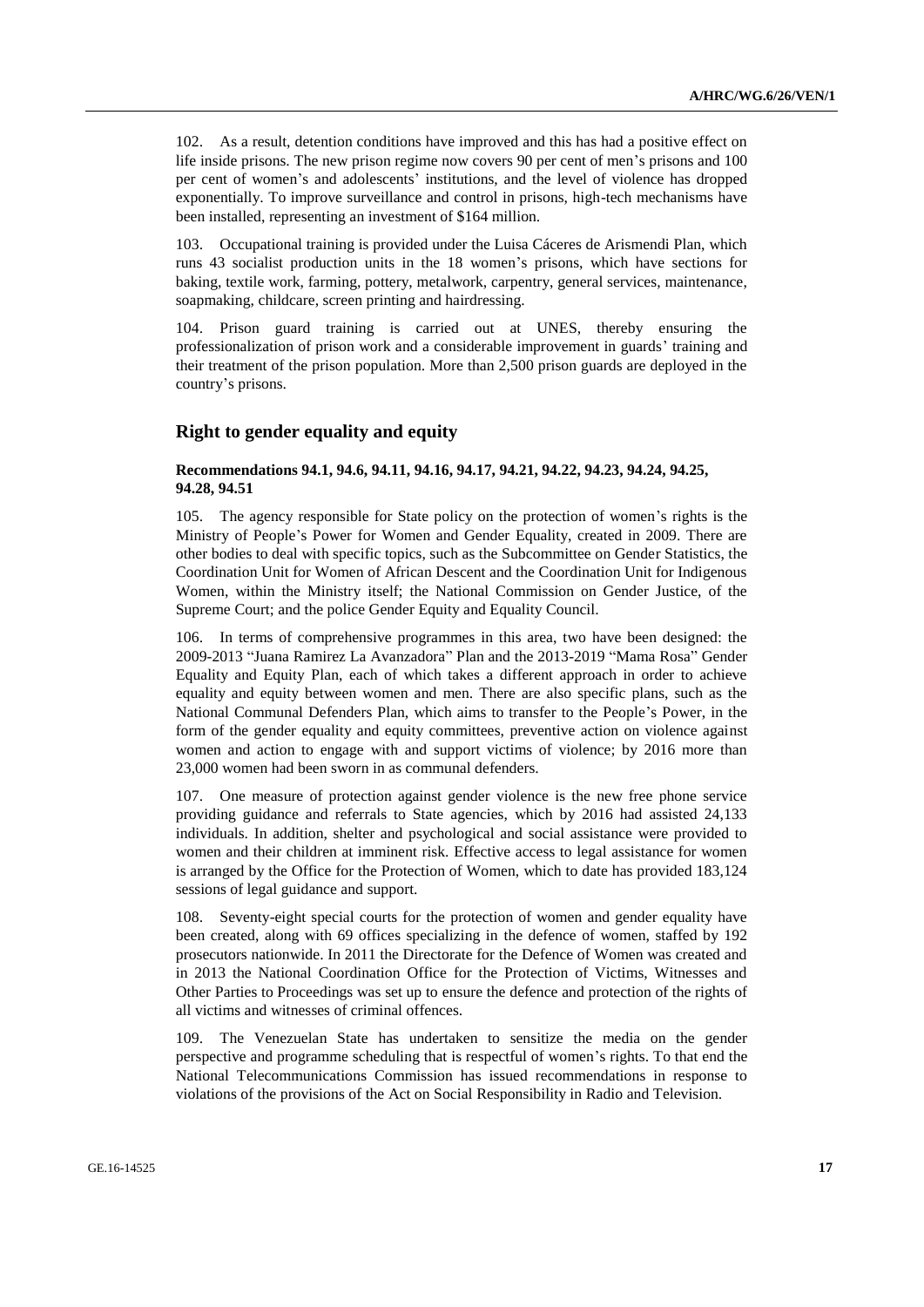110. Action has been taken to eliminate stereotypical uses of images of women in the media. In one practical measure, the Constitutional Chamber of the Supreme Court banned all explicitly or implicitly sexual images, and all announcements encouraging sexual activity and promoting services linked to commercial sexual exploitation, from advertisements published in print media freely accessible to children and adolescents.<sup>21</sup> The Bolivarian System of Communication and Information has promoted women's participation in all areas of broadcasting and production, and that has resulted in the sending of messages to counteract sexist images; in addition, forms of entertainment have been developed that help women to recognize themselves in their roles and raise awareness in society at large.<sup>22</sup>

111. As to women's empowerment and organization, as of 2014 2,033 gender equality and equity committees had been set up in community councils; there were 12,652 neighbourhood mothers' committees and 841 women's economic defence committees, 12,000 women had joined the Women for Peace and Life Movement and there were 13,000 communal defenders. The People's Government Presidential Council for Women, comprising representatives from all 24 states, was also created as a people's deliberative and advisory body.

112. Since late 2013, 841 women's economic defence committees have been created to promote social accountability and ensure access to goods and services at fair prices; and the gender equity and equality councils have been established to mainstream the gender perspective in the public policies of State institutions. Lastly, the National Union of Women (UNAMUJER) has been formed in order to coordinate the various women's movements and initiatives. To date the platform has more than 1.8 million registered members.

### **Rights of indigenous peoples**

#### **Recommendations and voluntary commitments 94.1, 94.6, 94.11, 94.15, 94.65, 94.66, 94.67, 94.68 and 98 (h)**

113. With the creation of the People's Government Presidential Council of the Indigenous Peoples and Communities, a body was formed that would make possible the design and implementation of public policies on indigenous matters. Elections yielded 1,569 spokespersons, who then chose their representatives to Council.<sup>23</sup> In addition, from 2007 to 2015, the indigenous community councils have assisted 307,168 people and 57,956 families, providing funding for 1,469 social projects in areas such as electrification, drinking water and infrastructure, and socio-productive projects.

114. In the area of the right to health, between 2012 and 2014, under the Yanomami Health Plan 6,174 indigenous patients received treatment for various conditions and under the Apure Health Plan 8,311 patients from various indigenous peoples received treatment. In addition, treatment was provided by the Indigenous Care and Counselling Service in the hospital network that covers all states. The right to education has been guaranteed with due respect for indigenous peoples' culture and the reaffirmation of their collective rights in areas such as ethnic identity, their own culture and language and their traditional knowledge.

115. To strengthen the right of access to justice, the Public Defence Service has public defenders with jurisdiction in criminal and non-criminal cases in indigenous matters.

116. In 2014, under the Indigenous Languages Act, the National Institute of Indigenous Languages was established to save and revive all indigenous languages. During 2009-2014, 1,785 intercultural bilingual schools were registered in the territories of indigenous peoples, providing preschool, primary, secondary and technical secondary education, with total enrolment in 2014 of 68,580 indigenous pupils. Contextualization of textbooks in the Wuayuunaiki, Pemon and Yekuana languages is also ongoing. Projects to train intercultural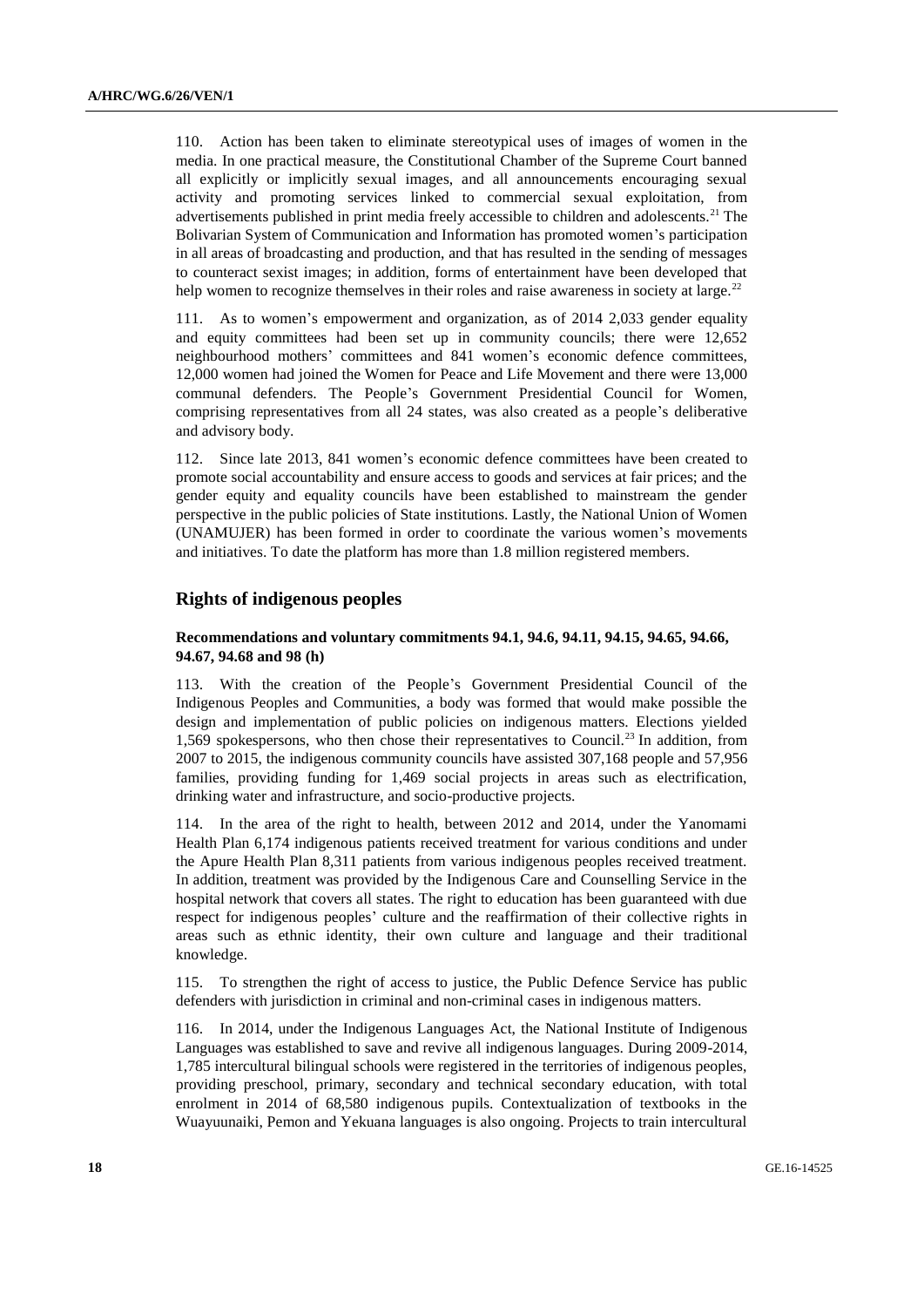bilingual teachers have been reinforced, as have various out-of-school educational projects to protect and revive the indigenous languages.

117. Between 2012 and 2015, 1,704 culturally appropriate decent housing units were built, benefiting 9,031 people.

118. The policy of demarcation and handover of land with collective property title to indigenous peoples has been in place since the creation of the National Commission on the Demarcation of the Habitat and Lands of Indigenous Peoples and Communities in 2001. To date 102 collective land titles have been granted in respect of a total of 3,280,298.72 hectares, with a population of approximately 101,498 people, grouped into 25,600 families and spread over 683 indigenous communities.

119. Lastly, in 2011 the National Institute of Statistics conducted a National Population and Housing Census which took into account the indigenous population. The indigenous population is 724,592, or 2.8 per cent of the total population. It was noted that 474,219 indigenous persons are literate.

# **Protection of asylum seekers and refugees**

#### **Recommendation 94.69**

120. The 2001 Refugees and Asylum Seekers Act establishes the criteria and conditions for granting protected status, and for cooperation between UNHCR and the National Refugees Commission. Historically Venezuela has been host nation to millions of Colombians affected by the armed conflict. According to *UNHCR Global Trends* — *Forced Displacement in 2014*, Venezuela is the second largest host country in the Americas; in addition, the 5 per cent drop in the number of refugees in the Americas is acknowledged to be due chiefly to the Venezuelan policy of granting citizenship to thousands of displaced Colombians.

# **IX. Challenges**

121. Completing the construction of the national monitoring and follow-up system by developing human rights indicators, so as to be able to implement and evaluate public policy as a whole is seen as an urgent challenge; work is continuing on this and it is hoped that a platform will be ready in 2017. It is also necessary to strengthen the mainstreaming of human rights across the whole of national public policy.

122. Another priority is to consolidate the institutions and mechanisms set up by the State, so as to improve the execution and monitoring of public policies with a human rights perspective. Of particular importance is the strengthening of coordination mechanisms at the highest level, in order to improve capacity in matters of public policy and indicators. The inter-agency work being done by the Ministry of People's Power for Planning, the Office of the Deputy President for Social Matters, the National Institute of Statistics and the Ministry of People's Power for Foreign Affairs, is an example of the coordination needed to move forward.

123. In a situation of economic warfare and crisis such as the country is currently experiencing, it is essential to stimulate sustainable economic growth by increasing productivity levels and boosting technological innovation; the challenge there is to change the rentier economic model that has been characteristic of this country for the last 100 years.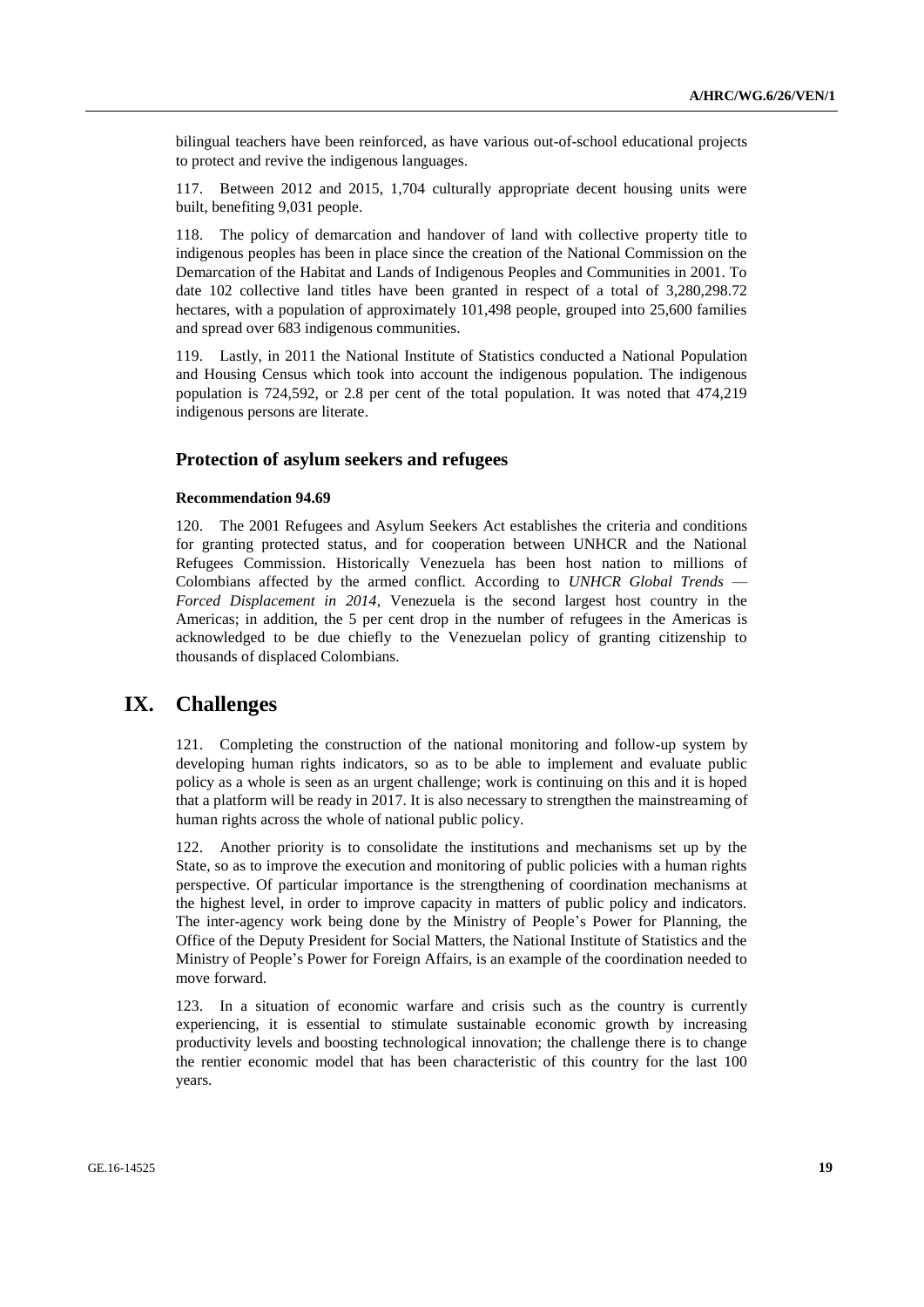124. Another major challenge is to take action to protect and guarantee the rights of Venezuelans of diverse sexual orientation and gender identity; action has been taken, but further progress must be made to achieve the hoped-for results.

125. The problem of early pregnancy remains a major challenge for the country. Although a series of plans, programmes and measures have been put in place, more initiatives are needed if the problem is to be fully overcome.

126. It is necessary to increase and strengthen our ability to protect the environment and ancestral lands occupied by indigenous peoples, to tackle climate change and to encourage sustainable initiatives to address these global challenges that can have an adverse impact on Mother Earth.

127. A constant challenge is to continue consolidating the political participation and empowerment of social and human rights organizations and movements in more areas of national Government, and to further strengthen the People's Government Presidential Councils.

128. The strengthening of public safety at all levels remains a challenge. It is important to reinforce the foundations of the institutional framework that has been created, jointly with society at large, to a standard that will give our people the best possible quality of life.

129. Lastly, the implementation of the 2016-2019 National Human Rights Plan and the broad, constructive involvement of society as a whole in that work, is a great challenge, one that the Venezuelan State accepts and on which action is well under way.

# **X. Conclusions**

130. Venezuela has been confronted with the consequences, direct and indirect, of various types of unconventional warfare, and interference of all kinds by foreign Powers, intended to destroy the country's economy and reverse all the great advances in the realization of rights achieved in recent decades. However, Venezuela has a people and a State committed to the values and overriding principles of dignity and social justice, implanted by Simón Bolívar the Liberator and further cultivated by Commander-in-Chief Hugo Chávez, whose legacy the Bolivarian Chavist Government of President Nicolas Maduro Moros will continue to defend with tenacity.

131. Venezuela is making progress in the implementation of human rights for good living (*buen vivir*) and has been working in a participatory manner with all movements, social organizations and civil society in general, thereby confirming that the State is always open and willing to engage in dialogue and accept criticism in human rights matters, but always in a context of unconditional and constructive cooperation and within the framework of respect for sovereignty and self-determination of peoples. The economic challenges facing our country are the stimulus for progress towards the construction of an economic model that will replace the rentier model of the last 100 years, which is no small challenge; however, the growth of the Venezuelan population and of its human, political, social and economic abilities shows that Bolivarian socialism is moving into a new, more consistent and constructive phase in which it will be possible to continue to guarantee the human rights of all its people.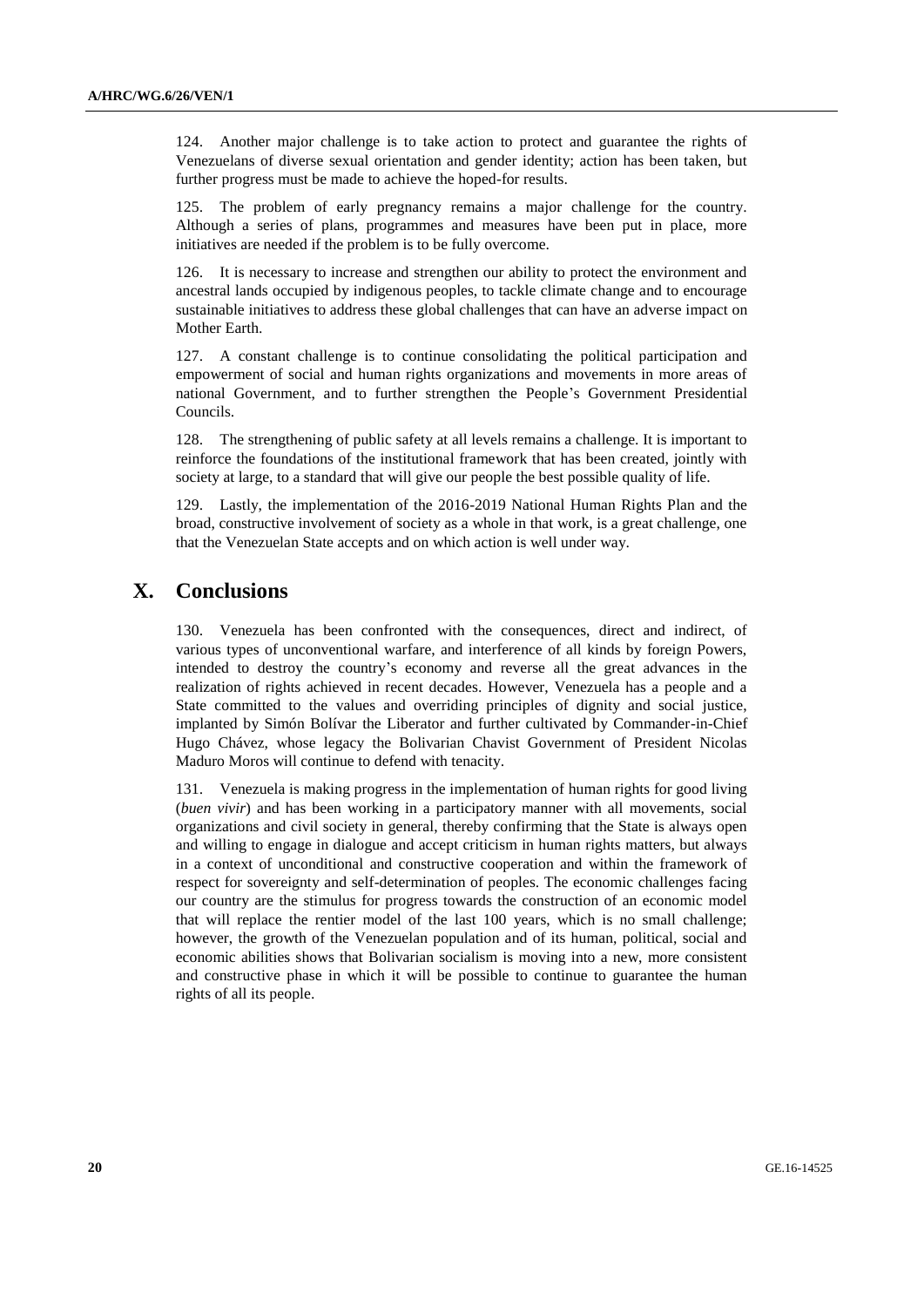# **Sources**

### **The following institutions of the Venezuelan State contributed to the preparation of this report**

The Ministries of People's Power for Health; Education; Prison Services, Communes and Social Movements; Women and Gender Equality; Ecosocialism and Water; Indigenous Peoples; the Interior, Justice and Peace; Higher Education, Science and Technology; Communication and Information; and Planning; and the Public Prosecution Service and the Public Defence Service.

#### *Notes*

- <sup>1</sup> Gaceta Oficial de la República Bolivariana de Venezuela núm. ext. 6.119, de fecha 4 de diciembre de 2013.
- <sup>2</sup> Publicado en Gaceta Oficial de la República Bolivariana de Venezuela Nº 6.214. Fecha 14 de enero 2016.
- <sup>3</sup> Publicado en Gaceta Oficial de la República Bolivariana de Venezuela Nº 6.214. Fecha 13 de mayo de 2016.
- 4 Publicado en Gaceta Oficial N°6.218 del 2 de marzo de 2016.
- <sup>5</sup> Publicada en Gaceta Oficial Nº 39.236 del 6 de agosto de 2009.
- <sup>6</sup> Misión es una política pública que de forma masiva, acelerada y progresiva, materializa las condiciones para el disfrute de uno o más derechos sociales de personas o grupos, con la participación directa del pueblo. Gran Misión es conjunto concentrado de políticas públicas y recursos para el mismo fin y Micro Misión es una expresión temporal de política pública destinada a atender y resolver un problema particular. Ley Orgánica del Sistema Nacional de Misiones, Grandes Misiones y Micro Misiones (Gaceta Oficial de la República Bolivariana de Venezuela Nº 5.154 del 19/11/ 2014).
- <sup>7</sup> Decreto N°1.394 publicado en La Gaceta Extraordinaria N° 6.154, del 19 de noviembre de 2014.
- <sup>8</sup> Estos resultados los podemos observar en los gráficos relativos a los indicadores: Inversión Pública en Educación (1999-2013), Inversión Pública en Salud (1999-2013), Inversión Pública en Vivienda (1999-2013), Inversión Pública en Seguridad Social (1999-2013), Inversión Pública en Desarrollo Social y Participación (1999-2013), Inversión Pública en Cultura y Comunicación Social (1999-2013) e Inversión Social en Ciencia y Tecnología (1999-2013), ver anexo estadístico Venezuela en Cifras.
- <sup>9</sup> Ver en anexo estadístico Venezuela en cifras: Proporción de Niños y Niñas menores de 5 años con Peso Inferior al Normal (1990-2012), Comparación de la sub-alimentación en la población de América Latina (2011-2013) y Porcentaje de Crecimiento de Niños y Niñas a los 7 años (1990-2010).
- $10$  Programa dirigido a reinsertar dentro de un sistema educativo y productivo a personas que no culminaron sus estudios de la tercera etapa de educación media y diversificada, para que obtengan su título de bachiller integral.
- <sup>11</sup> La Misión Sucre es un plan nacional de acceso a la educación universitaria que surge como iniciativa de carácter estratégico.
- <sup>12</sup> La Colección Bicentenario es el nombre que recibe el conjunto de libros escolares editados por el Estado para distribuirlos gratuitamente en las escuelas.
- <sup>13</sup> El Proyecto Canaima Educativo, que consiste en la entrega de computadoras portátiles a las niñas y niños del Subsistema de Educación Básica.
- <sup>14</sup> El sistema contempla tres fases. La primera (fase de inicio), durante el último trimestre del 2013, la segunda fase (de despliegue) en 2014, y una tercera fase (de integración) durante 2015 y 2016.
- <sup>15</sup> Publicada en Gaceta Oficial N° 40.190 del 18 de junio de 2013.
- <sup>16</sup> Decreto N° 9.194 publicado en Gaceta Oficial N° 40.027 del 11 de octubre de 2012.
- Los Cuadrantes de Paz son una división territorial por un (1) kilómetro cuadrado, a fin de ubicar estratégicamente a nivel geográfico a los integrantes de los organismos de seguridad del Estado, quienes interactúan con la comunidad.
- <sup>18</sup> De conformidad con la resolución  $N^{\circ}$  86 de fecha 19 de marzo de 2010 del Ministerio del Poder Popular para Relaciones Interiores, Justicia y Paz.
- <sup>19</sup> Ley Orgánica Contra la Delincuencia Organizada y Financiamiento al Terrorismo ;Ley Orgánica sobre el Derecho de las Mujeres a una Vida Libre de Violencia, Ley Orgánica de Protección de los